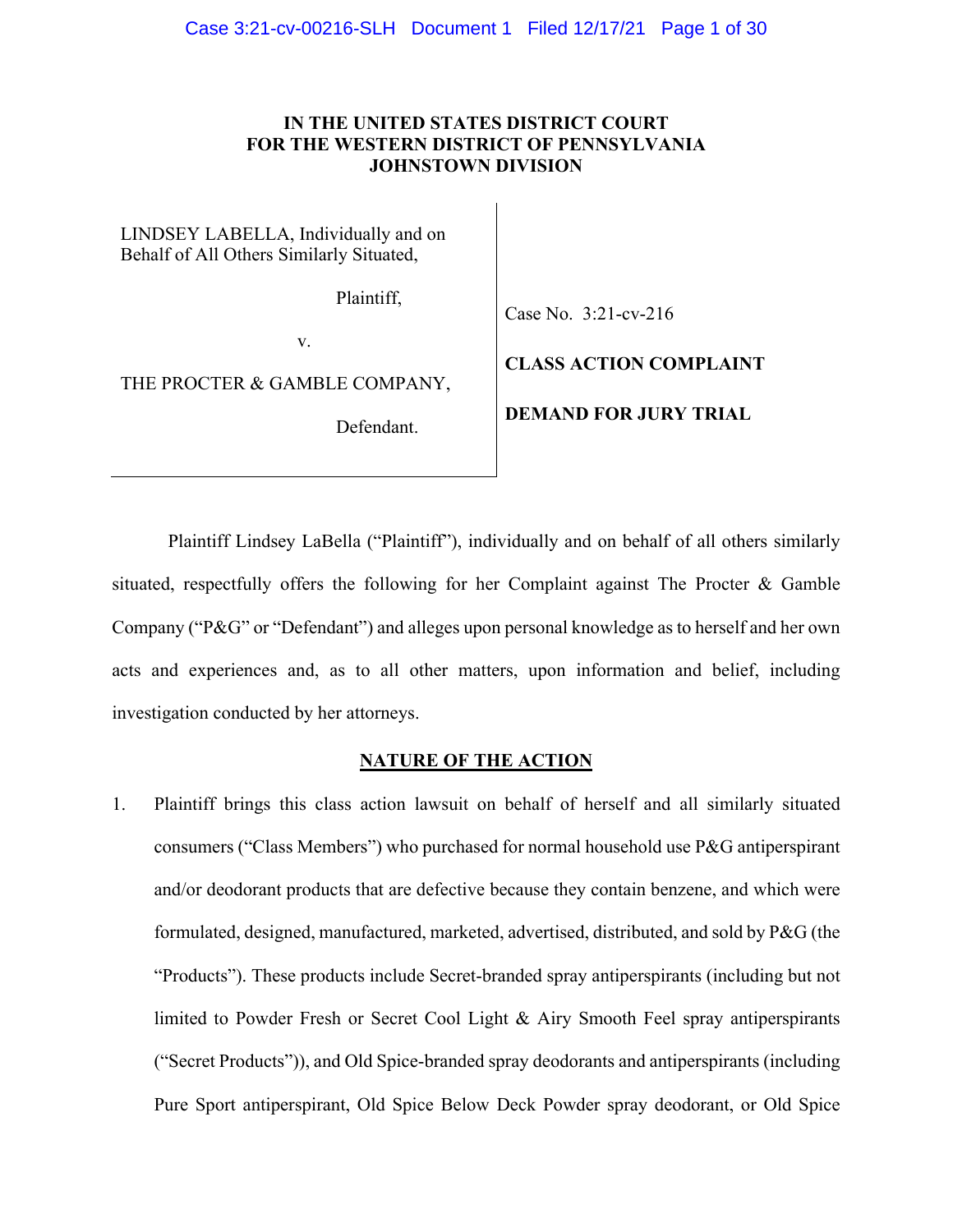### Case 3:21-cv-00216-SLH Document 1 Filed 12/17/21 Page 2 of 30

Sweat Defense, Stronger Swagger antiperspirant ("Old Spice Products")) (collectively, the "Products"). Each of the Products is manufactured, distributed, and sold by P&G to consumers across the United States both in retail establishments and online, including in Pennsylvania where Plaintiff resides.

- 2. The Products are defective because each contains significant amounts of the chemical benzene, a known human carcinogen that offers no therapeutic deodorant or antiperspirant benefit; yet despite the presence of benzene, P&G represents that the Products are safe and effective for their intended use.
- 3. Benzene is known to cause cancer in humans. Long-term exposure to this chemical causes harmful effects on the bone marrow, a decrease in red blood cells leading to anemia, and excessive bleeding that can affect the immune system, leading to an increased chance of infection.
- 4. The FDA instructs that there is no safe level of benzene, and thus it "should not be employed in the manufacture of drug substances, excipients, and drug products because of [its] unacceptable toxicity."1
- 5. FDA guidance provides that "if [benzene's] use is unavoidable in order to produce a drug product with a significant therapeutic advance, then [its] levels should be restricted" to 2 parts per million ("ppm").<sup>2</sup>
- 6. Other manufacturers formulate, produce, and sell non-defective spray deodorants and antiperspirants with formulations that do not include the use of benzene, evidence that its use in P&G's Products is demonstrably avoidable. Feasible alternative formulations, designs,

<sup>&</sup>lt;sup>1</sup> FDA, Q3C-2017 Tables and List Guidance for Industry (dated June 2017, available at: https://www.fda.gov/media/71737/download, last viewed on December 13, 2021).  $\overline{2}$  *Id.*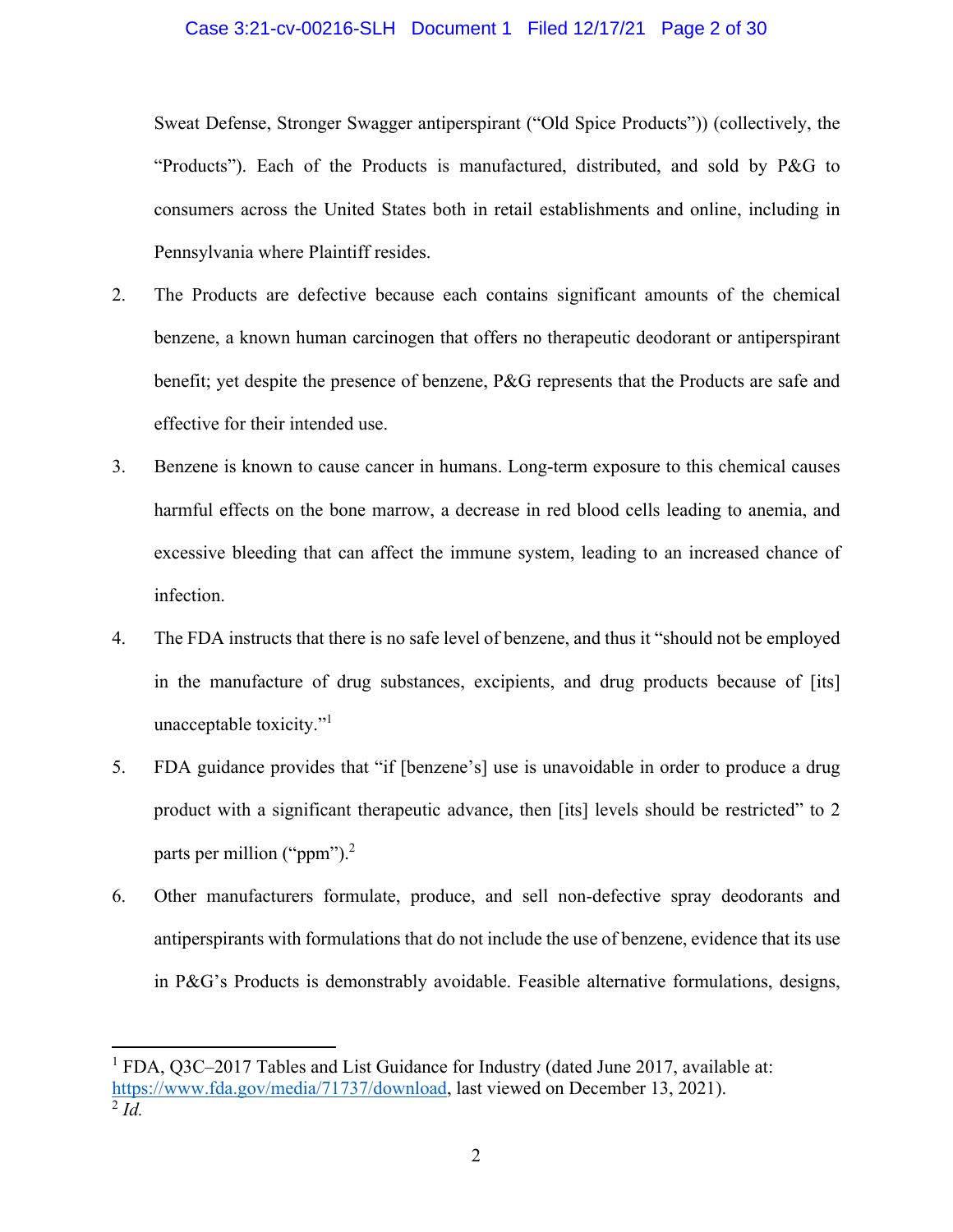# Case 3:21-cv-00216-SLH Document 1 Filed 12/17/21 Page 3 of 30

and materials are currently available and were available to Defendant at the time the Products were formulated, designed, and manufactured.

- 7. At the time of their purchases, P&G did not notify Plaintiff and similarly situated consumers of the Products' benzene contamination through its product labels, the ingredients list, other packaging, advertising, or in any other manner, in violation of state and federal law.
- 8. Over the course of several decades, P&G has gained the trust of consumers, who reasonably believed that its products, including the defective Products at issue, are made with quality materials, and can be used safely as intended; yet these Products were not safe. Independent testing of the Products shows them to be adulterated with benzene.
- 9. Only recently, on or about November 23, 2021, has P&G acknowledged that certain of its Products include the carcinogenic benzene and pulled certain lot numbers from the market. However, in its press release, on its website, and even on its consumer assistance phone recordings—and directly contrary to the guidance of the FDA and the CDC (discussed further below)— P&G minimizes the danger of benzene to humans. For example, on both its Secret and Old Spice Product Recall pages, it states in part:

Benzene is a chemical compound released to the environment by both natural and industrial sources. It is classified as a human carcinogen, a substance that could potentially cause cancer depending on the level and extent of exposure. Benzene is ubiquitous in the environment. Humans around the world have daily exposures to it indoors and outdoors from multiple sources. Benzene can be absorbed, to varying degrees, by inhalation, through the skin, and orally. Based on exposure modeling and the cancer risk assessments published under the Environmental Protection Agency (EPA) (IRIS database), *daily exposure to benzene in the recalled products at the levels detected in our testing would not be expected to cause adverse health consequences.*<sup>3</sup>

<sup>&</sup>lt;sup>3</sup> https://secret.com/en-us/aerosol-recall#top; https://oldspice.com/en-us/aerosolrecall (last viewed December 16, 2021).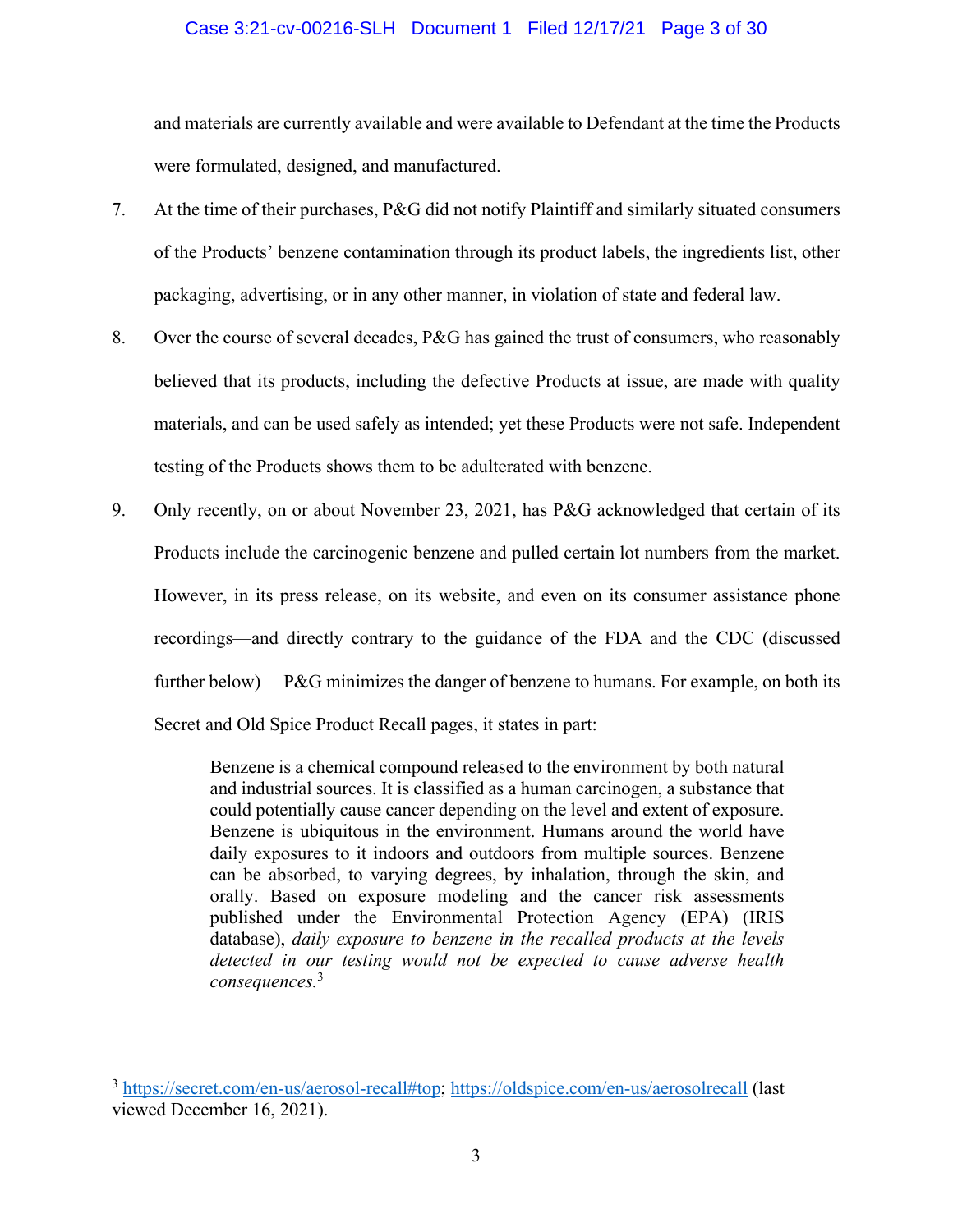- 10. In addition, on P&G's customer service recording about the recall, it even claims "*benzene is not an ingredient in any of our products*"4 although Valisure found up to 17.7 ppm (almost 9 times the 2 ppm ceiling set by the FDA) in its Products.<sup>5</sup> P&G's dismissive propaganda about the recall and its excessively defensive stance to this recall undercuts the FDA and CDC's efforts to protect the health of people in the United States.
- 11. Because Plaintiff and Class Members purchased worthless and, worse, they purchased and used Products that are dangerous to their health, they have suffered losses. Plaintiff seeks damages and equitable remedies on behalf of herself and the proposed Classes, defined herein.

# **PARTIES**

# **A. Plaintiff**

12. Plaintiff Lindsey LaBella is a resident and citizen of Bellwood, Blair County, Pennsylvania who purchased and used Secret Antiperspirant Products within the relevant time period.

#### **B. Defendant**

13. Defendant The Procter & Gamble Company is multinational company that has been incorporated under the laws of the State of Ohio since 1905. Its corporate headquarters are located at 6280 Center Hill Ave Cincinnati, OH. P&G manufactures, distributes, markets and/or sells personal care products nationwide, including the Secret Antiperspirants and Old Spice Deodorants at issue in this matter. P&G may be served via its registered agent at: CT Corporation System, 4400 Easton Commons Way, Suite 125, Columbus Ohio 43219.

<sup>&</sup>lt;sup>4</sup> P&G Customer Service recording at 888-339-7689 (last heard on December 16, 2021).

<sup>5</sup> https://www.valisure.com/wp-content/uploads/Valisure-FDA-Citizen-Petition-on-Body-Sprayv4.0-3.pdf at p. 12 (last viewed December 16, 2021).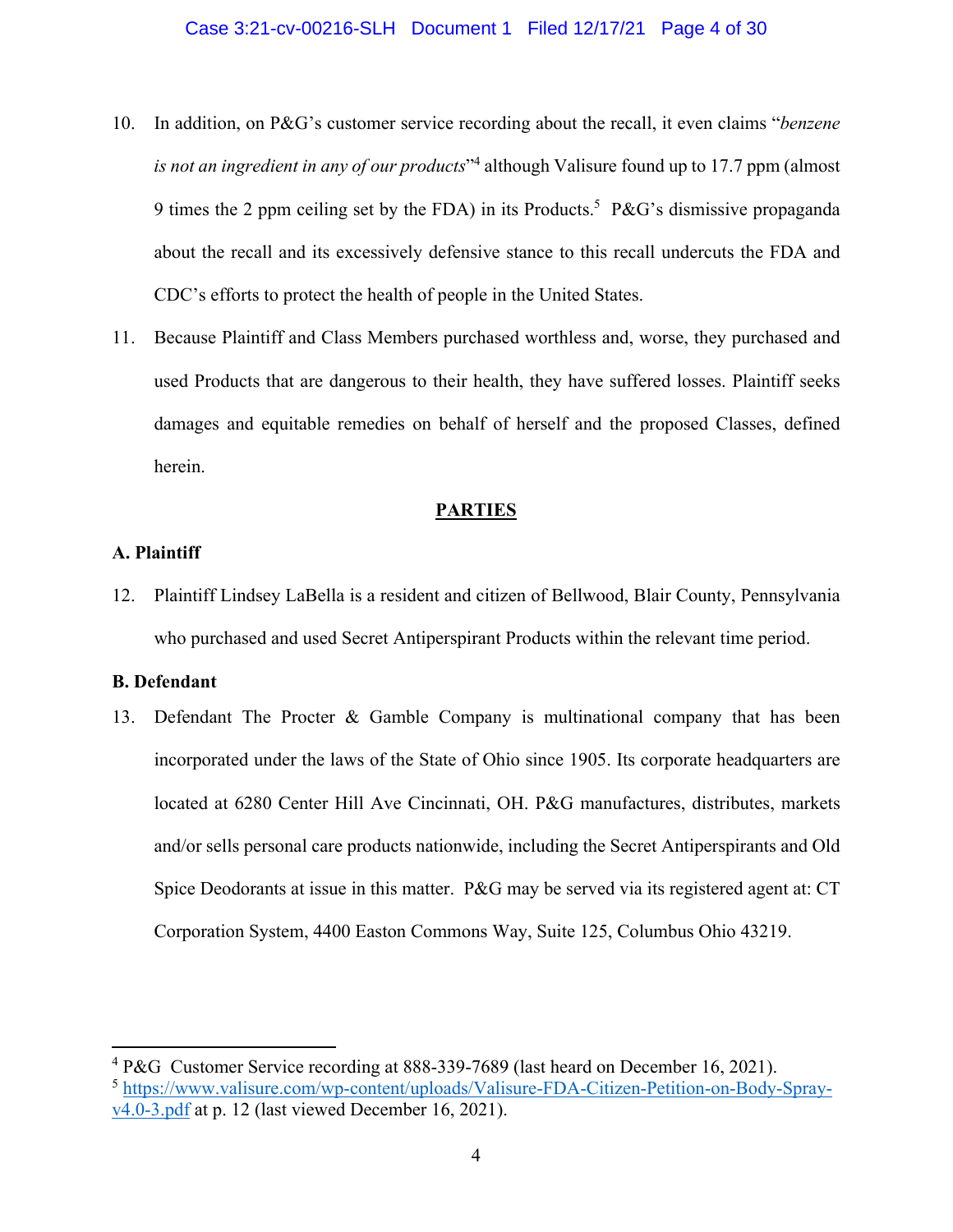14. Upon information and belief, the planning and execution of the advertising, marketing, labeling, packaging, testing, and/or corporate operations concerning the Products and the claims alleged herein was primarily carried out at P&G's headquarters and facilities within Ohio.

# **JURISDICTION AND VENUE**

- 15. This Court has subject matter jurisdiction over this matter pursuant to 28 U.S.C. § 1332 of the Class Action Fairness Act of 2005 because: (1) there are 100 or more putative Class Members, (ii) the aggregate amount in controversy exceeds \$5,000,000.00, exclusive of interest and costs, and (iii) there is minimal diversity because Plaintiff and Defendant are citizens of different states. This Court has supplemental jurisdiction over Plaintiff's state law claims pursuant to 28 U.S.C. § 1367.
- 16. This Court has personal jurisdiction over Defendant because they have substantial aggregate contacts with this District, including engaging in conduct in this District that has a direct, substantial, reasonably foreseeable, and intended effect of causing injury to persons throughout the United States, and because they purposely availed themselves of the laws of the United States and the Commonwealth of Pennsylvania, including in this District, and/or has caused its products to be disseminated in this District.
- 17. Venue in this district is proper in this Court pursuant to 28 U.S.C. §1391 because Plaintiff LaBella resides in this District, a substantial part of the conduct giving rise to Plaintiff's claims occurred in this District, P&G transacts business in this District, and has intentionally availed itself of the laws and markets within this District.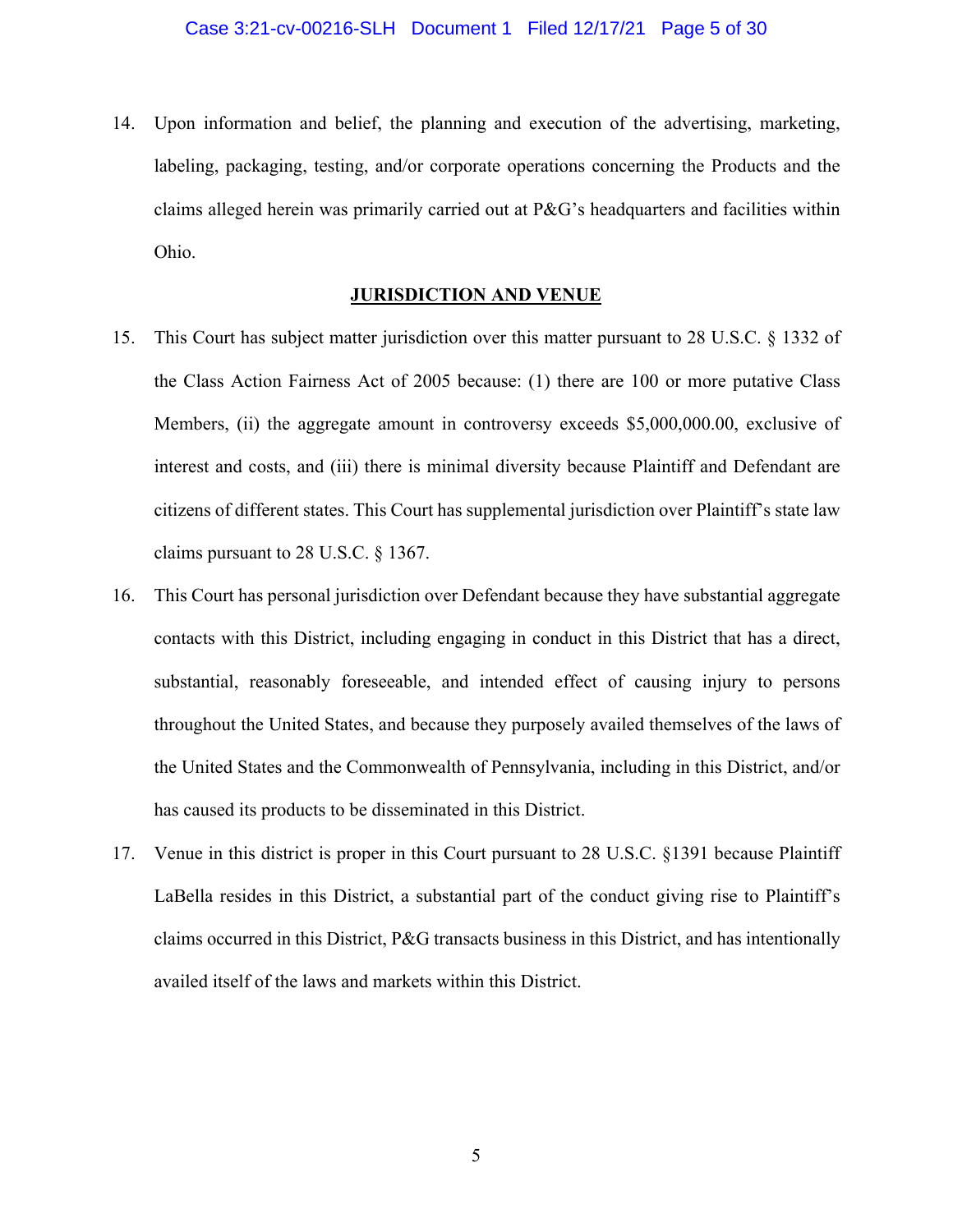# **FACTUAL ALLEGATIONS**

- 18. P&G is well-established for its personal care and hygiene products, including the Secret Antiperspirant and Old Spice Antiperspirant and Deodorant Products at issue here. On its website, it advertises its products as "Iconic brands you can trust."6
- 19. P&G built its strong reputation and consumer trust for more than a century by manufacturing and selling brands that have typically been of high quality, and as a result, P&G earns billions annually in revenue.

### **The Products**

- 20. The Secret and Old Spice Products at issue in this lawsuit are body spray deodorants and antiperspirants used by consumers, including Plaintiff and similarly situated consumers, to control sweat and body odor. Deodorant is applied to the body to prevent or mask the odor of perspiration. Antiperspirants, a subgroup of deodorants, prevent sweat glands from producing sweat.
- 21. The U.S. Food and Drug Administration ("FDA") classifies the Products as cosmetics and regulates deodorants. In addition, the FDA classifies and regulates antiperspirants as drugs. The P&G Products fall under FDA regulations.
- 22. On November 3, 2021, Valisure, an analytical pharmacy and consumer protection organization, petitioned the FDA to address the dangerous levels of benzene in deodorants and antiperspirants based upon rigorous testing the organization had conducted on a number

<sup>6</sup> https://us.pg.com/brands/ (last viewed December 14, 2021).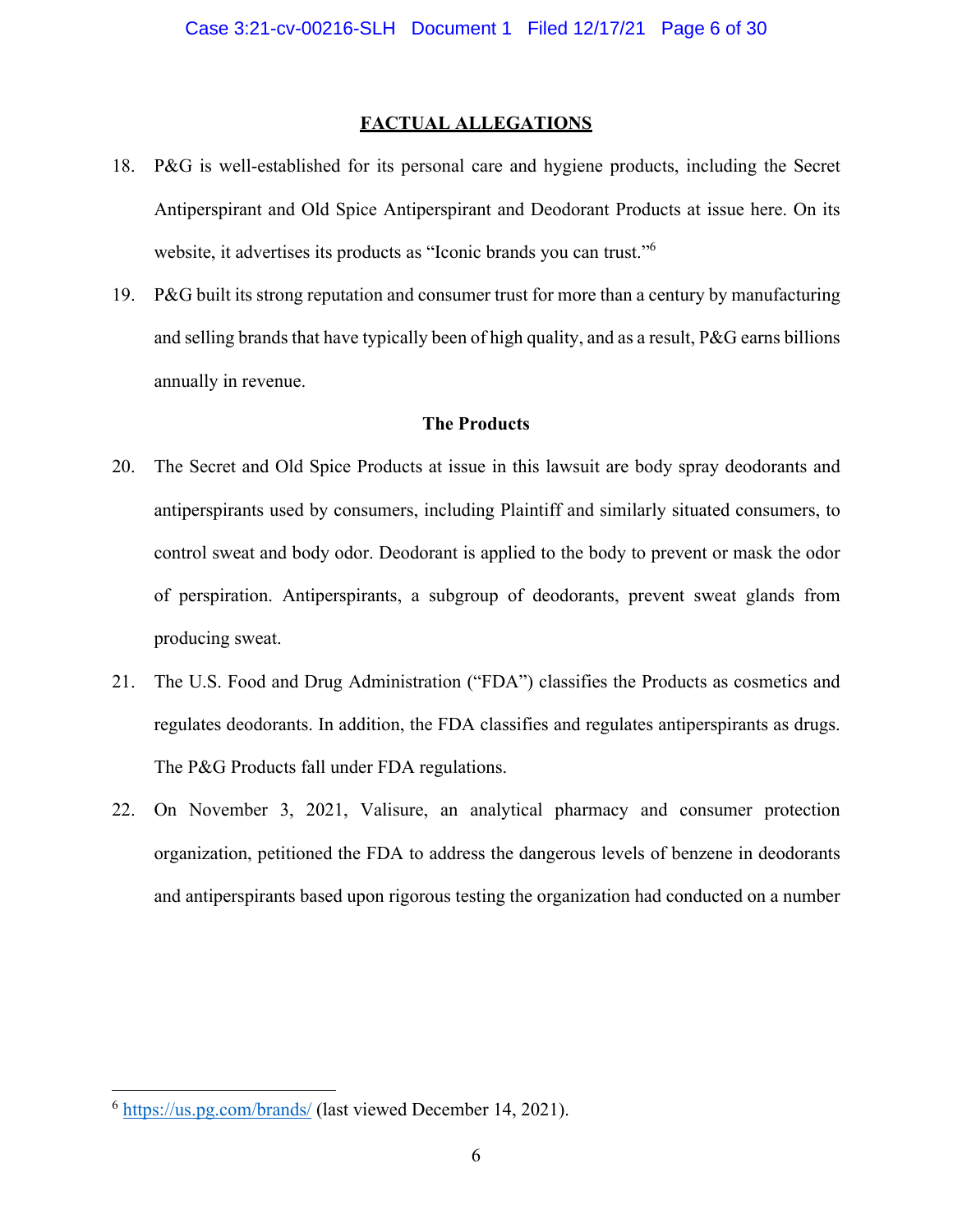# Case 3:21-cv-00216-SLH Document 1 Filed 12/17/21 Page 7 of 30

of spray deodorant and antiperspirant products.<sup>7</sup> The next day, Valisure released the results of these tests.<sup>8</sup>

- 23. In its laboratory testing, Valisure found average concentrations of benzene above the FDA concentration limit of 2 ppm in 16 spray deodorants. Nearly one third of those sprays were P&G Products, sold under the Secret and Old Spice brands, with the P&G Products having some of the highest benzene concentrations in Valisure's testing.
- 24. P&G's Secret Antiperspirants had some of the highest benzene concentrations of Valisure's testing. For example, P&G's Secret Powder Fresh 24 HR Aerosol antiperspirant with Product Code 037000711087 had a benzene concentration of 16.2 ppm, more than 8 times the FDA concentration limit.<sup>9</sup> Likewise, the tests done on Secret Powder Fresh 24 HR Aerosol with Product Code 037000711094 show a benzene concentration of 12.5 ppm.<sup>10</sup> Testing of P&G's Secret Cool Light & Airy Smooth Feel Dry Spray, 48 Hour Freshness, Rose antiperspirant resulted in a finding of  $4.85$  ppm benzene.<sup>11</sup> Each of these levels is far above the FDA allowed benzene concentration limit of 2 ppm.
- 25. Similarly, Valisure testing found excessively high benzene concentrations in P&G's Old Spice Products. Its Old Spice Pure Sport antiperspirant had a benzene concentration of 17.7 ppm,12 and its Old Spice Below Deck Powder Spray deodorant had a 5.22 ppm benzene

<sup>7</sup> https://www.valisure.com/wp-content/uploads/Valisure-FDA-Citizen-Petition-on-Body-Sprayv4.0-3.pdf (last visited December 14, 2021).

<sup>8</sup> https://www.valisure.com/blog/valisure-news/valisure-detects-benzene-in-body-sprayproducts-3/ (last visited December 14, 2021).

<sup>9</sup> https://www.valisure.com/wp-content/uploads/Valisure-FDA-Citizen-Petition-on-Body-Sprayv4.0-1.pdf at p. 12, Table 2 (last visited December 14, 2021). <sup>10</sup> *Id.* 

<sup>11</sup> *Id.* at p. 13.

<sup>12</sup> *Id.* at p. 12.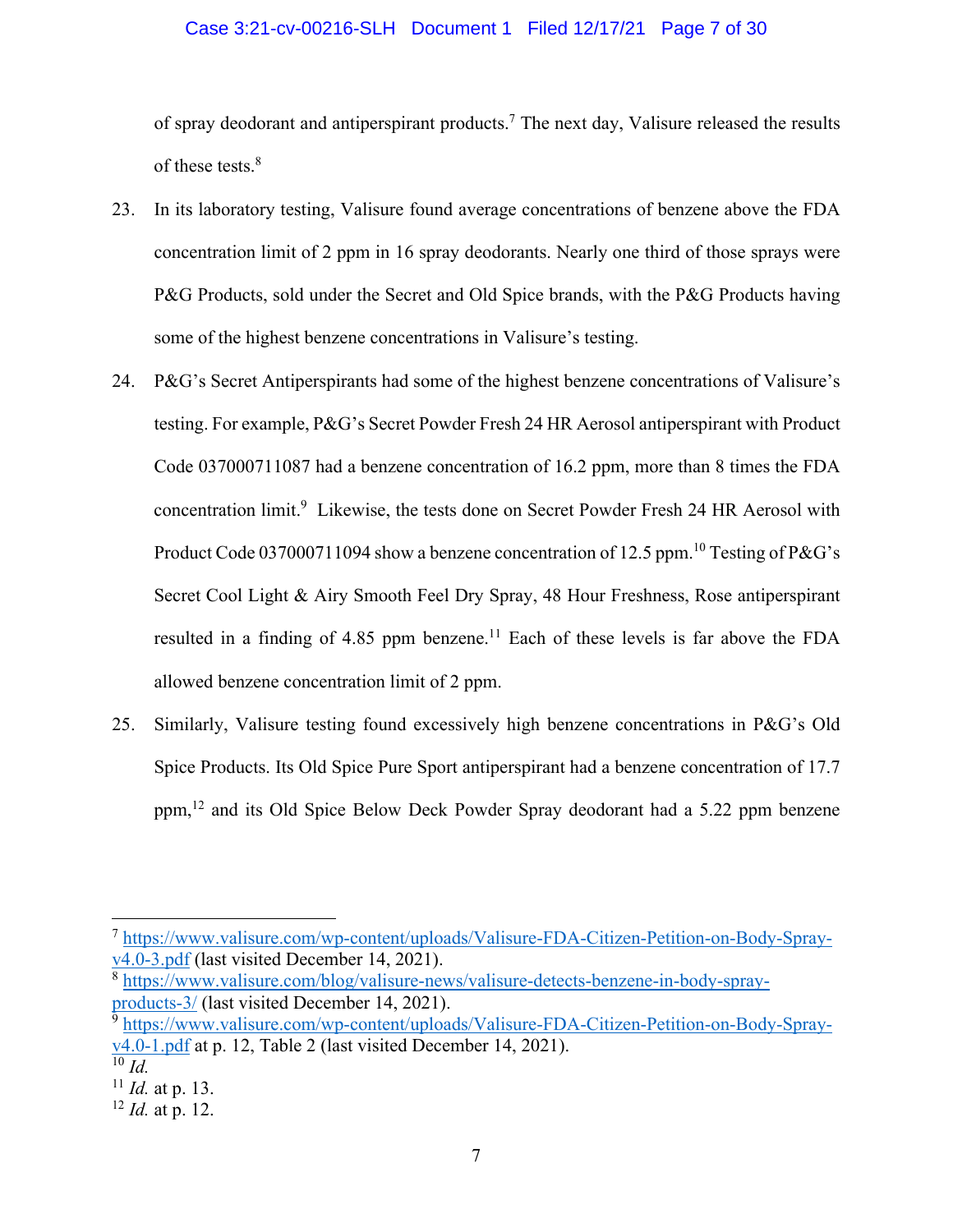concentration.13 The Old Spice Sweat Defense, Stronger Swagger, Dry Spray antiperspirant was found to have a 4.54 ppm concentration.<sup>14</sup> Again, each of these levels is far above the FDA concentration limit of 2 ppm.

# **The Risks of Excessive Benzene in the Products**

- 26. Benzene is used primarily as a solvent in the chemical and pharmaceutical industries, as a starting material and intermediate in the synthesis of numerous chemicals, and in gasoline. The major United States source of benzene is petroleum. The health hazards of benzene have been recognized for over one hundred years.
- 27. According to the National Toxicology Program ("NTP"), benzene is "known to be a human carcinogen based on sufficient evidence of carcinogenicity from studies in humans."15 Benzene has also been "found to be carcinogenic to humans" by the International Agency for Research on Cancer ("IARC").<sup>16</sup> Benzene was "[f]irst evaluated by IARC in 1974 . . . and was found to be carcinogenic to humans (Group 1), a finding that has stood since that time."<sup>17</sup> As noted by the IARC:

In the current evaluation, the Working Group again confirmed the carcinogenicity of benzene based on *sufficient evidence* of carcinogenicity in humans, *sufficient evidence* of carcinogenicity in experimental animals, and *strong* mechanistic evidence. . . . In particular, benzene is metabolically activated to electrophilic metabolites; induces oxidative stress and associated oxidative damage to DNA; is genotoxic; alters DNA repair or causes genomic

<sup>16</sup> *Benzene*, IARC MONOGRAPHS ON THE EVALUATION OF CARCINOGENIC RISKS TO HUMANS, Volume 120 (2018),

https://publications.iarc.fr/\_publications/media/download/6043/20a78ade14e86cf076c3981a9a09 4f45da6d27cc.pdf. 17 *Id.*

 $^{13}$  *Id.* 

<sup>14</sup> *Id.* at p. 13.

<sup>&</sup>lt;sup>15</sup> *Benzene*, Report on Carcinogens, Fourteenth Edition, DEPT, OF HEALTH AND HUMAN SERVICES (Nov. 3, 2016), https://ntp.niehs.nih.gov/ntp/roc/content/profiles/benzene.pdf. (emphasis in original).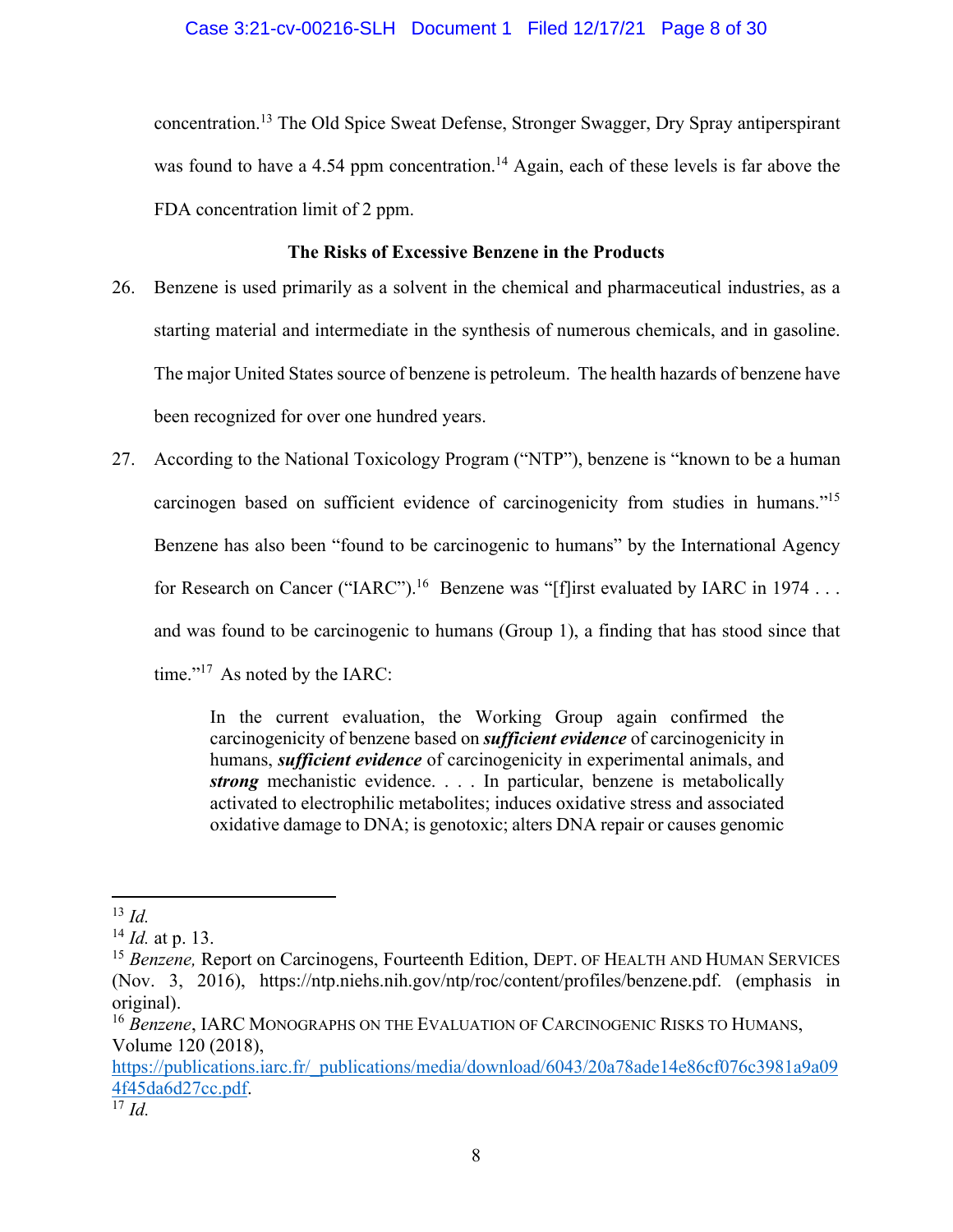instability; is immunosuppressive; alters cell proliferation, cell death, or nutrient supply; and modulates receptor-mediated effects.<sup>18</sup>

- 28. The carcinogenic properties of benzene are well documented, as noted be the Centers for Disease Control and Prevention ("CDC").<sup>19</sup>
- 29. The U.S. Department of Health and Human Services ("DHHS") has determined that benzene causes cancer in humans. Long-term exposure to high levels of benzene can cause leukemia, cancer of the blood-forming organs.
- 30. Long-term exposure to benzene additionally causes harmful effects on the bone marrow and can cause a decrease in red blood cells, leading to anemia. It can also cause excessive bleeding and can affect the immune system, increasing the chance for infection.
- 31. Due to these significant health risks, the World Health Organization and the International Agency for Research on Cancer classify benzene as a Group 1 compound that is "carcinogenic to humans."<sup>20</sup>
- 32. The FDA regulates deodorants to ensure they meet safety and effectiveness standards. The FDA also regulates antiperspirants, including the Products at issue here, as over-the-counter ("OTC") drugs rather than as cosmetics. As an FDA-regulated product, antiperspirants must pass certain tests before they are sold.
- 33. The FDA classifies Benzene as a Class 1 compound. According to FDA guidance: "Solvents in Class 1 should not be employed in the manufacture of drug substances, excipients, and

<sup>18</sup> *Id*. (emphasis in original).

<sup>&</sup>lt;sup>19</sup> See CDC, Facts About Benzene (2018),

https://emergency.cdc.gov/agent/benzene/basics/facts.asp (last visited December 14, 2021). <sup>20</sup> https://www.who.int/water\_sanitation\_health/dwq/chemicals/benzenesum.pdf (last visited December 14, 2021).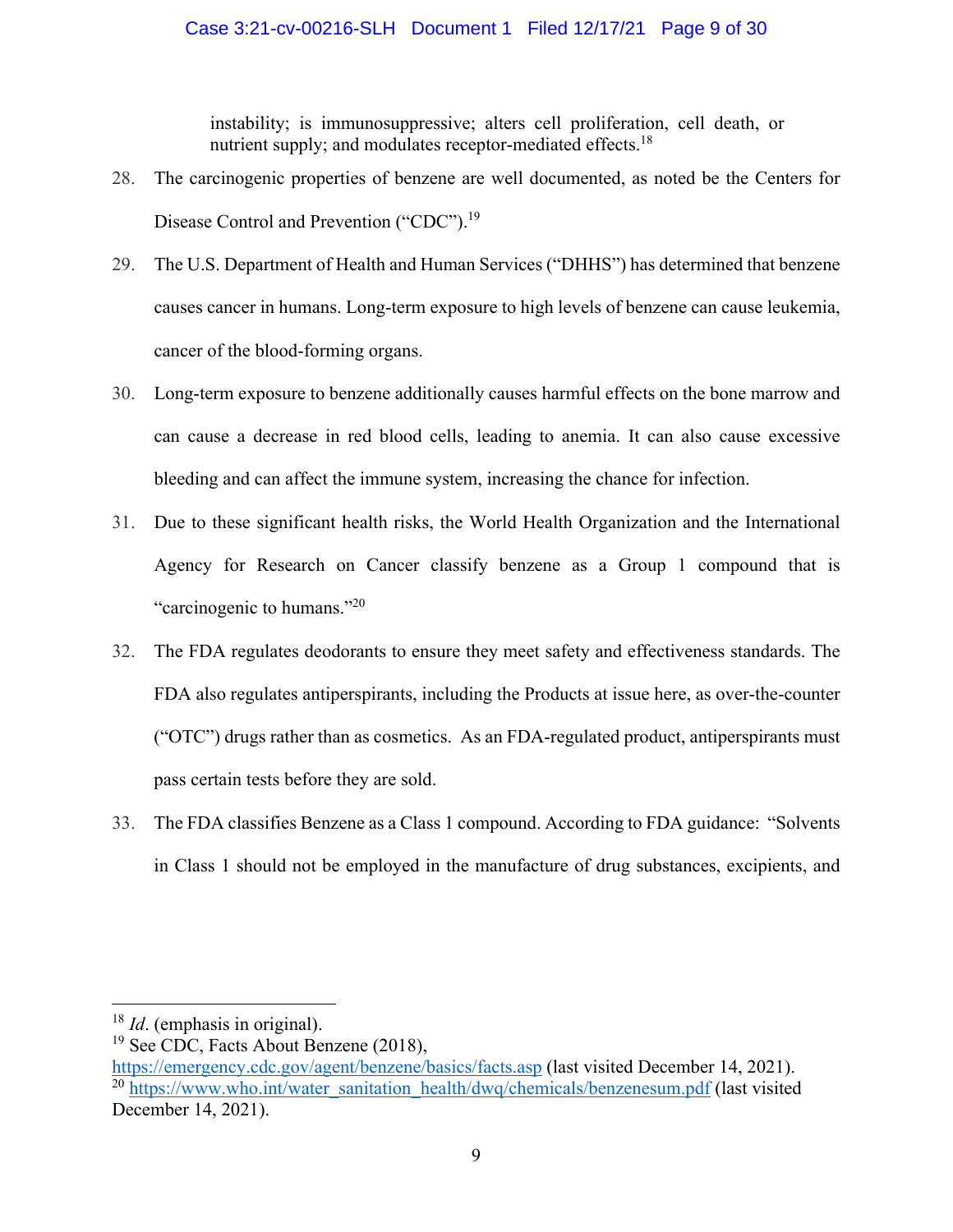# Case 3:21-cv-00216-SLH Document 1 Filed 12/17/21 Page 10 of 30

drug products, because of their unacceptable toxicity or their deleterious environmental effect."21

# **P&G's Represents that the Products Are Safe and Can Be Trusted**

34. On its website, P&G represents that the Products are safe. Describing the Secret Powder Fresh antiperspirant that shown to have a benzene concentration 8 times greater than the FDA limit, P&G assures consumers that "[i]t's the original, the one you have known and trusted for years . . . . Be confident with Secret Original."22 Although Secret Powder Fresh, P&G does not list benzene among the active or inactive ingredients for Secret Powder Fresh aerosol antiperspirant<sup>23</sup> anywhere on its website, and nothing on the Product label (shown below) warns that the Product contains benzene.

| <b>Drug Facts</b>                                                                                                                                                                |
|----------------------------------------------------------------------------------------------------------------------------------------------------------------------------------|
| <b>Active ingredient</b><br>Purpose<br><b>Aluminum chlorohydrate 24%</b><br>lanhydrous)<br>Antiperspirant                                                                        |
| Use reduces underarm wetness                                                                                                                                                     |
| <b>Warnings</b><br>For external use only.                                                                                                                                        |
| Flammable<br>. do not spray near flame or while smoking<br>· contents under pressure<br>· do not crush, puncture or incinerate                                                   |
| . do not expose to heat or store at temperature above 120°F<br>Do not use on broken skin                                                                                         |
| Ask a doctor before use if you have kidney disease                                                                                                                               |
| When using this product                                                                                                                                                          |
| . keep away from face and mouth to avoid breathing it                                                                                                                            |
| · avoid spraying in eyes                                                                                                                                                         |
| . use only as directed; intentional misuse by deliberately<br>concentrating and inhaling the contents can be harmful or fatal                                                    |
| Stop use if rash or irritation occurs                                                                                                                                            |
| Keep out of reach of children. If swallowed, get medical help or<br>contact a Poison Control Center right away.                                                                  |
| <b>Directions</b><br>· apply to underarms only<br>· shake well before use<br>· hold can about 6 inches away from underarm and spray                                              |
| Inactive ingredients<br>Isobutane, hydrofluorocarbon 152A, cyclopentasiloxane, isopropyl<br>myristate, dimethicone, disteardimonium hectorite, propylene<br>carbonate, fragrance |
| PQuestions?<br>1-800-964-1947                                                                                                                                                    |

35. The marketing representations for P&G's Secret Dry Spray Antiperspirant are similar. Although Valisure testing found benzene concentration of 3.72 ppm in Secret Dry Spray,

<sup>21</sup> https://www.fda.gov/media/71737/download (last visited December 14, 2021).

<sup>22</sup> https://secret.com/en-us/shop/original-aerosol

<sup>23</sup> https://smartlabel.pg.com/00037000711087.html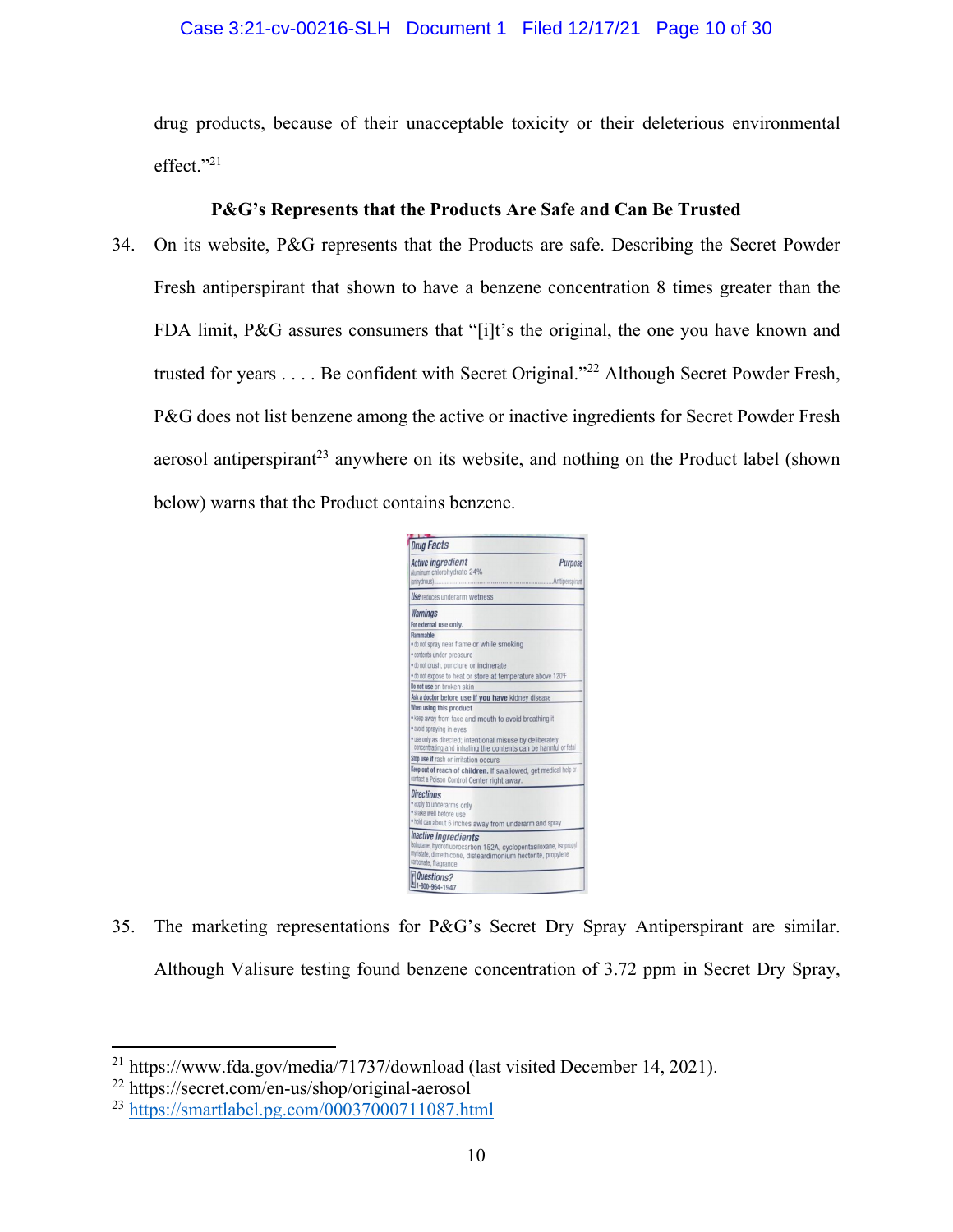# Case 3:21-cv-00216-SLH Document 1 Filed 12/17/21 Page 11 of 30

benzene is never listed in its active or inactive ingredients on the Product's label (shown below<sup>24</sup>) or P&G's website.



36. P&G's Old Spice Products to mention, however, that Old Spice Pure Sport antiperspirant has a benzene concentration level of 17.7, more than 8 times greater than the FDA limit. But despite this dangerously high level of a known carcinogen the Product label (shown below<sup>25</sup>) fails to disclosure that it contains benzene.

<sup>24</sup> https://www.walmart.com/ip/Secret-Dry-Spray-Antiperspirant-Deodorant-Rose-Invisible-Spray-3-8-oz/756378262 (last viewed November 20, 2021).

<sup>&</sup>lt;sup>25</sup> https://www.walmart.com/ip/Old-Spice-Pure-Sport-Aerosol-Antiperspirant-and-Deodorant-6-Oz/23750273 (last viewed November 20, 2021).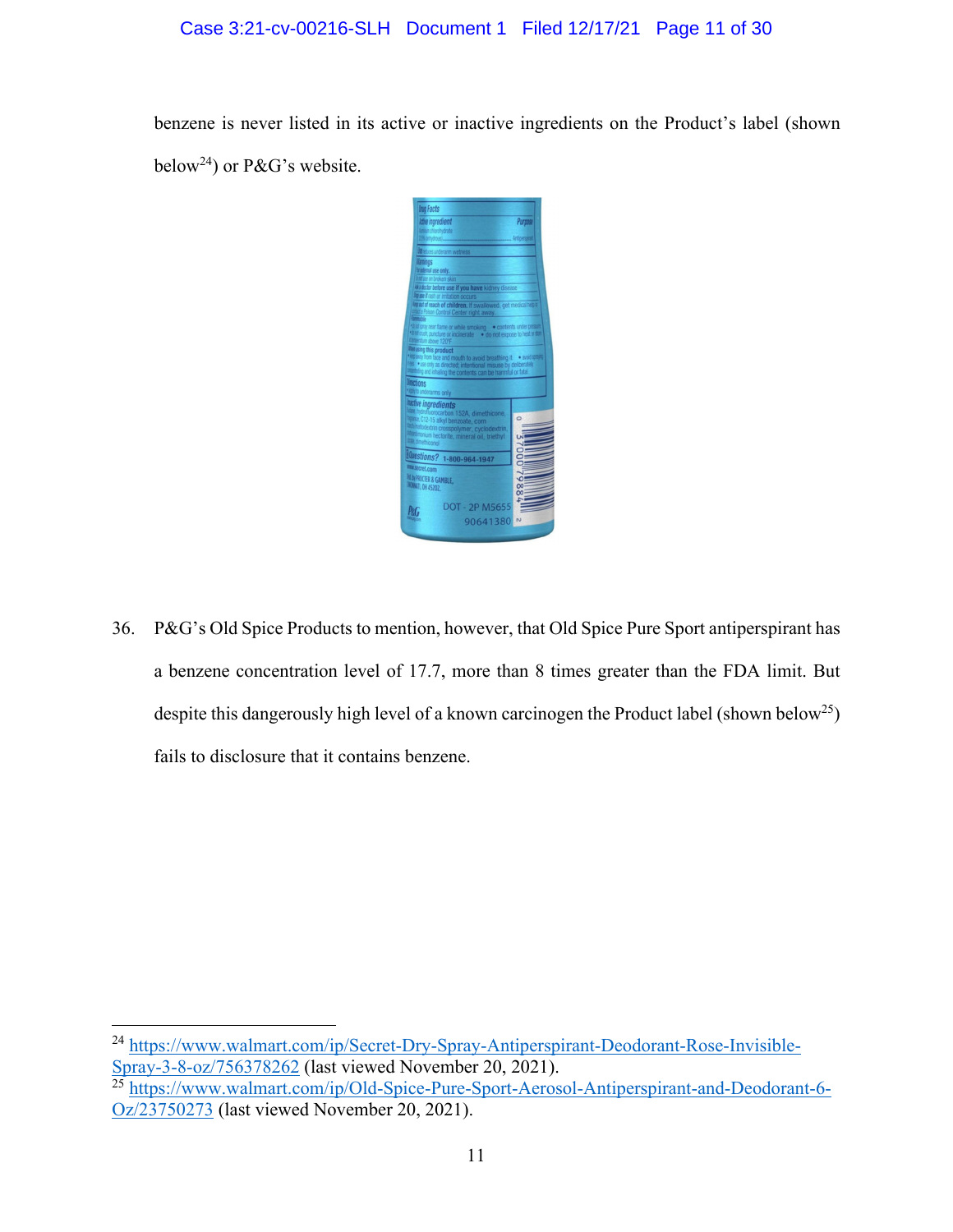

37. The representations on P&G's Old Spice Below Deck Powder Spray Fresh Air product label proclaim that the Product is "<Free of talc and aluminum>" but fail to mention its benzene concentration level of 5.22 ppm is more than twice the FDA limit (shown below<sup>26</sup>).



38. For each of P&G's Secret and Old Spice Products that were tested by Valisure and contained greater than the FDA's benzene limit of 2.00 ppm, none of them include label warnings, none

<sup>26</sup> https://www.walmart.com/ip/Old-Spice-Below-Deck-Powder-Spray-Fresh-Air-4-9- Oz/988057692 (last viewed November 20, 2021).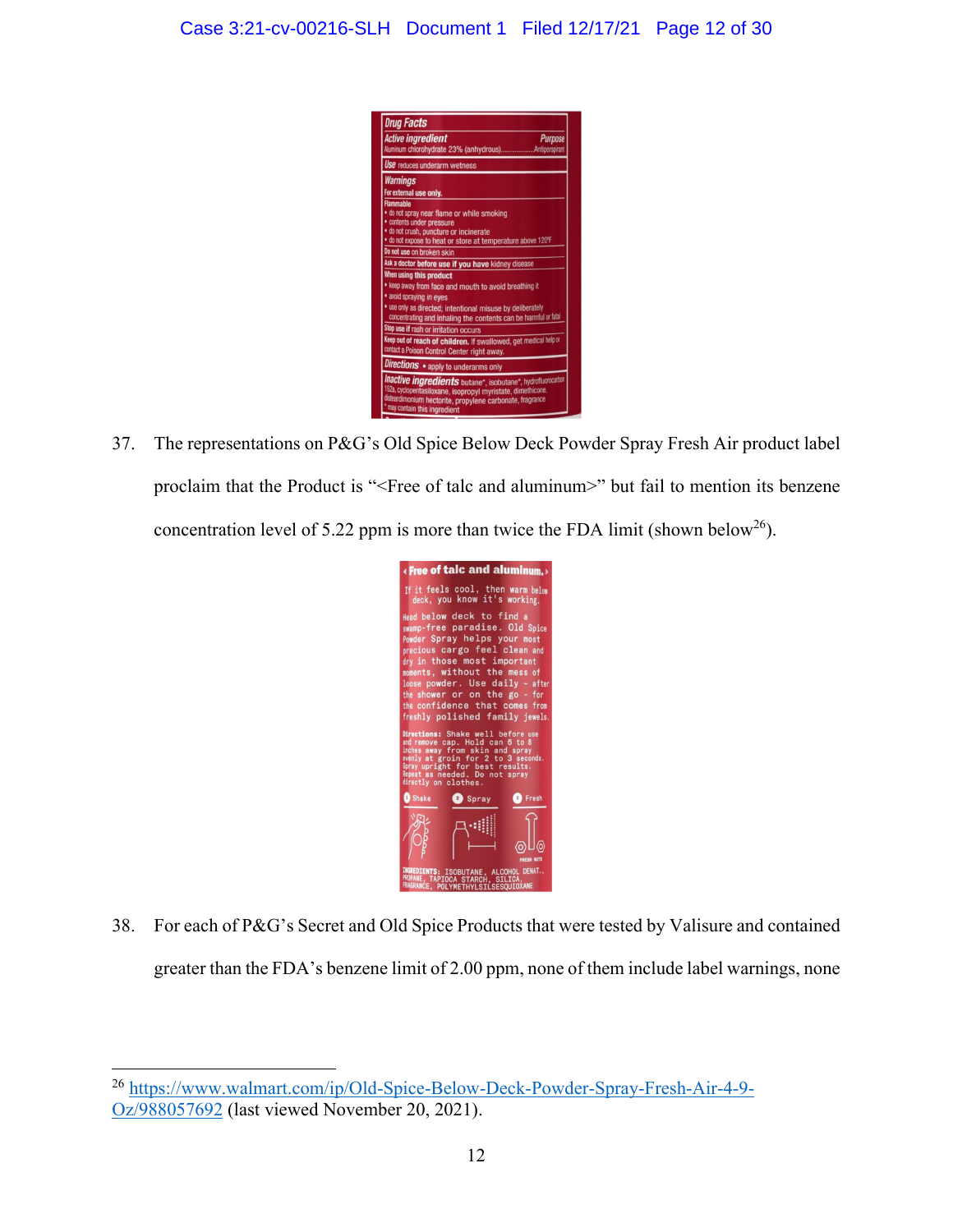### Case 3:21-cv-00216-SLH Document 1 Filed 12/17/21 Page 13 of 30

include benzene on their ingredient lists, and P&Gs website does not disclose the benzene concentrations.

#### **P&G's Misrepresentations and Omissions are Actionable**

- 39. Defendant's failure to control for benzene contamination and continued sale of its adulterated products constitutes actionable fraud.
- 40. Plaintiff and the Class were injured by the full purchase price of the Products because the Products are worthless, as they are adulterated and contain harmful levels of benzene, and Defendant has failed to warn consumers of this fact. Such illegally sold products are worthless and have no value. *See Debernardis v. IQ Formulations, LLC*, 942 F.3d 1076, 1085 (11th Cir. 2019); *see also In re Valsartan, Losartan, & Irbesartan Prod. Liab. Litig.*, MDL No. 2875, 2021 WL 222776, at \*16 (D.N.J. Jan. 22, 2021) ("This Court finds that contaminated drugs are economically worthless at the point of sale by virtue of the dangerousness caused by their contamination, regardless of whether the sold VCDs actually achieved the medical purpose of lowering blood pressure. Put differently, contaminated drugs, even if medically efficacious for their purpose, cannot create a benefit of the bargain because the contaminants, and their dangerous effects, were never bargained for.").
- 41. Plaintiff and Class members bargained for a perspiration product free of contaminants and dangerous substances and were deprived the basis of their bargain when Defendant sold them a product containing the dangerous substance benzene, which rendered the Products unmerchantable and unfit for use.
- 42. As the Products expose consumers to benzene well above the legal limit, the Products are not fit for use by humans. Plaintiff is further entitled to damages for the injury sustained in being exposed to high levels of acutely toxic benzene, damages related to Defendant's conduct, and injunctive relief.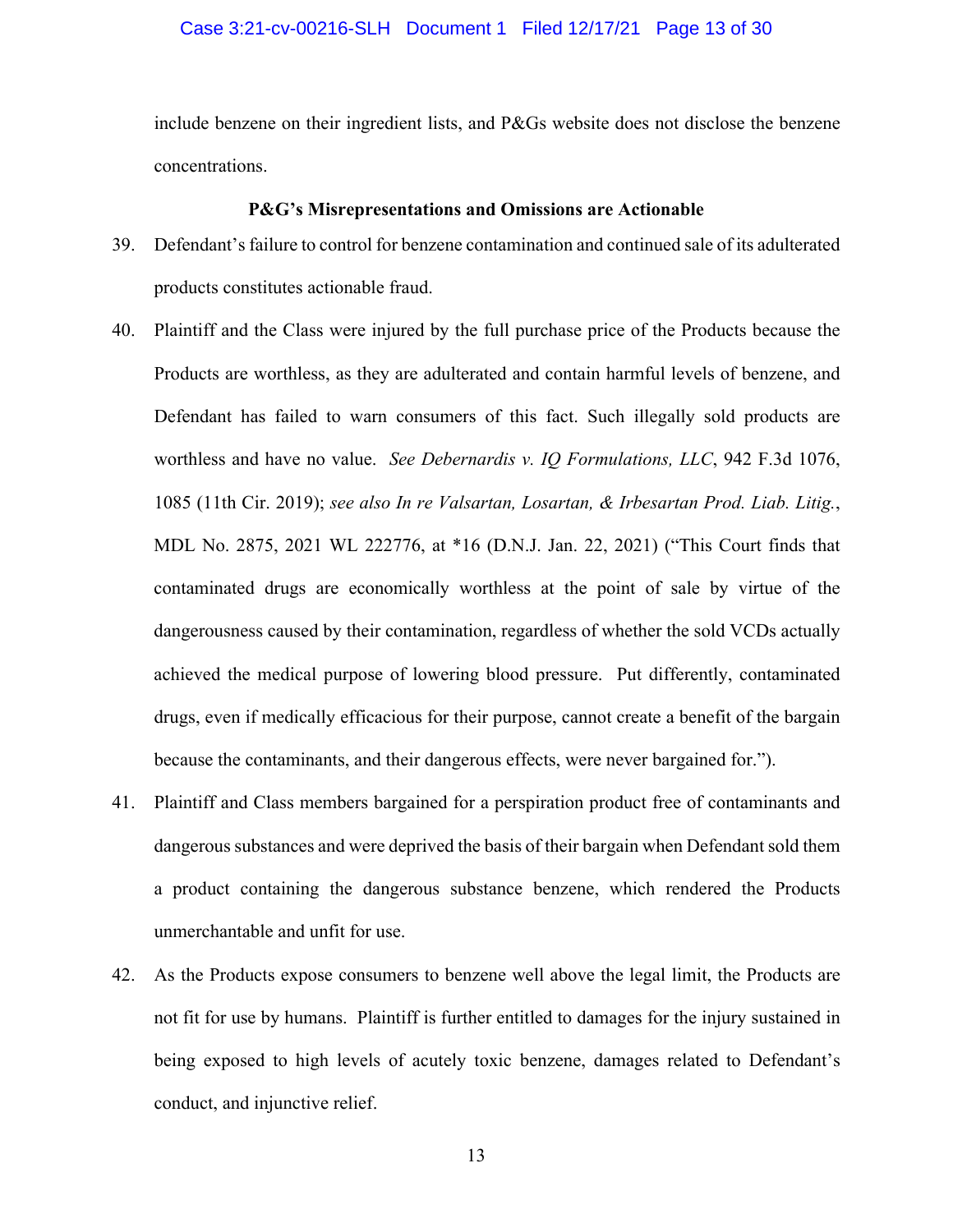- 43. Plaintiff has standing to represent members of the putative Classes because there is sufficient similarity between the specific products purchased by the Plaintiff and the other Products not purchased by the Plaintiff. Specifically, each and every one of P&G's Products (i) are marketed in substantially the same way – as "Deodorant" or "Antiperspirant" – and (ii) fail to include labeling indicating to consumers that the Products may contain benzene as an active or inactive ingredient. Accordingly, the misleading effect of all of the Products' labels are substantially the same.
- 44. Plaintiff seeks to recover damages because the Products are adulterated, defective, worthless, and unfit for human use due to the presence of benzene, a carcinogenic and toxic chemical impurity.
- 45. Plaintiff and the putative Class suffered economic damages due to Defendant's misconduct (as set forth below), and they seek injunctive relief and restitution for the full purchase price of the Product(s) they purchased. Plaintiff alleges the following based upon personal knowledge as well as investigation by counsel, and as to all other matters, upon information and belief. Plaintiff further believes that substantial evidentiary support will exist for the allegations set forth herein after a reasonable opportunity for discovery.
- 46. Plaintiff brings this action on behalf of themselves and the Classes for equitable relief and to recover damages and restitution for: violation of the consumer protection statutes invoked herein; fraudulent concealment; and unjust enrichment.

#### **Defendant's Marketing and Sale of the Products Violates Federal Law**

47. Section 5(a) of the Federal Trade Commission ("FTC") Act, 15 U.S.C. §45(a), prohibits "unfair or deceptive acts or practices in or affecting commerce."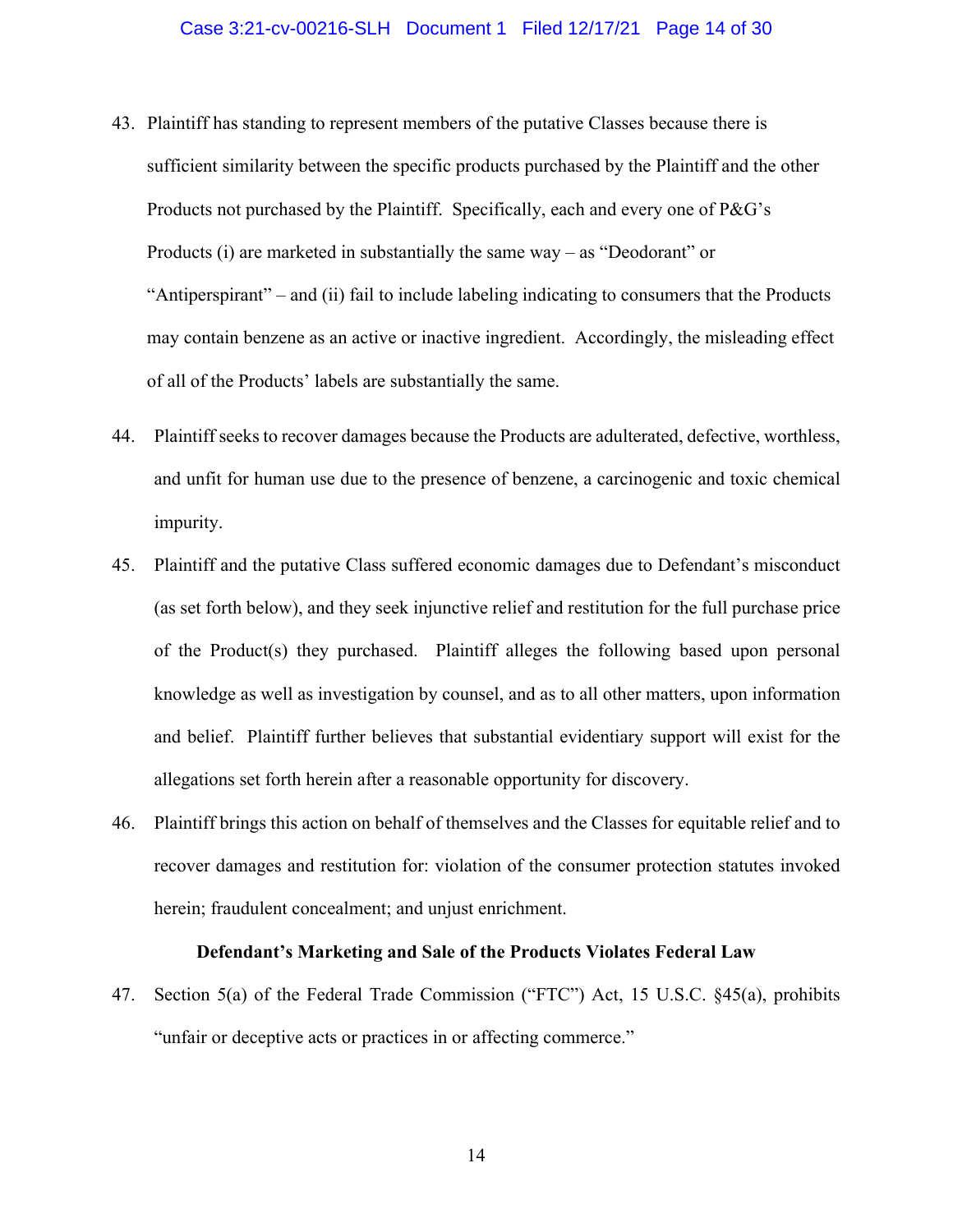## Case 3:21-cv-00216-SLH Document 1 Filed 12/17/21 Page 15 of 30

- 48. Misrepresentations or deceptive omissions of material fact constitute deceptive acts or practices prohibited by Section 5(a) of the FTC Act.
- 49. Section 12 of the FTC Act, 15 U.S.C. §52, prohibits the dissemination of any false advertisement in or affecting commerce for the purpose of inducing, or which is likely to induce, the purchase of food, drugs, devices, services, or cosmetics. For the purposes of Section 12 of the FTC Act, 15 U.S.C. §52, the Products are "drugs" and "cosmetics as defined in Section 15 (c) and (e) of the FTC Act, 15 U.S.C. §§ 55(c) and (e). Under these provisions, companies must have a reasonable basis for making objective product claims.
- 50. The Federal Food, Drug, and Cosmetic Act ("FD&C Act") prohibits "The introduction or delivery for introduction into interstate commerce of any food, drug, or cosmetic that is adulterated or misbranded." 21 U.S.C. § 331(a).
- 51. P&G has represented that the ingredients in its Products are safe, effective and are not adulterated with benzene. However, these representations are false, deceptive, and misleading as the Products actually contain dangerous levels of benzene. The making of such misrepresentations by P&G constitutes a deceptive act or practice and the making of false advertisements in violation of Sections 5(a) and 12 of the FTC Act, 15 U.S.C. §§45(a) and 52(b).
- 52. As alleged herein, P&G has violated the FD&C Act and consumer protection statutes.
- 53. Plaintiff and the Classes have suffered injury in fact and have lost money as a result of P&G's unlawful sale of the Products. Indeed, no reasonable consumer, including Plaintiff, would have purchased the Products had they known they were adulterated and/or misbranded.
- 54. P&G engaged in fraudulent, unfair, deceptive, misleading, and/or unlawful conduct stemming from its omissions surrounding benzene contamination affecting the Products.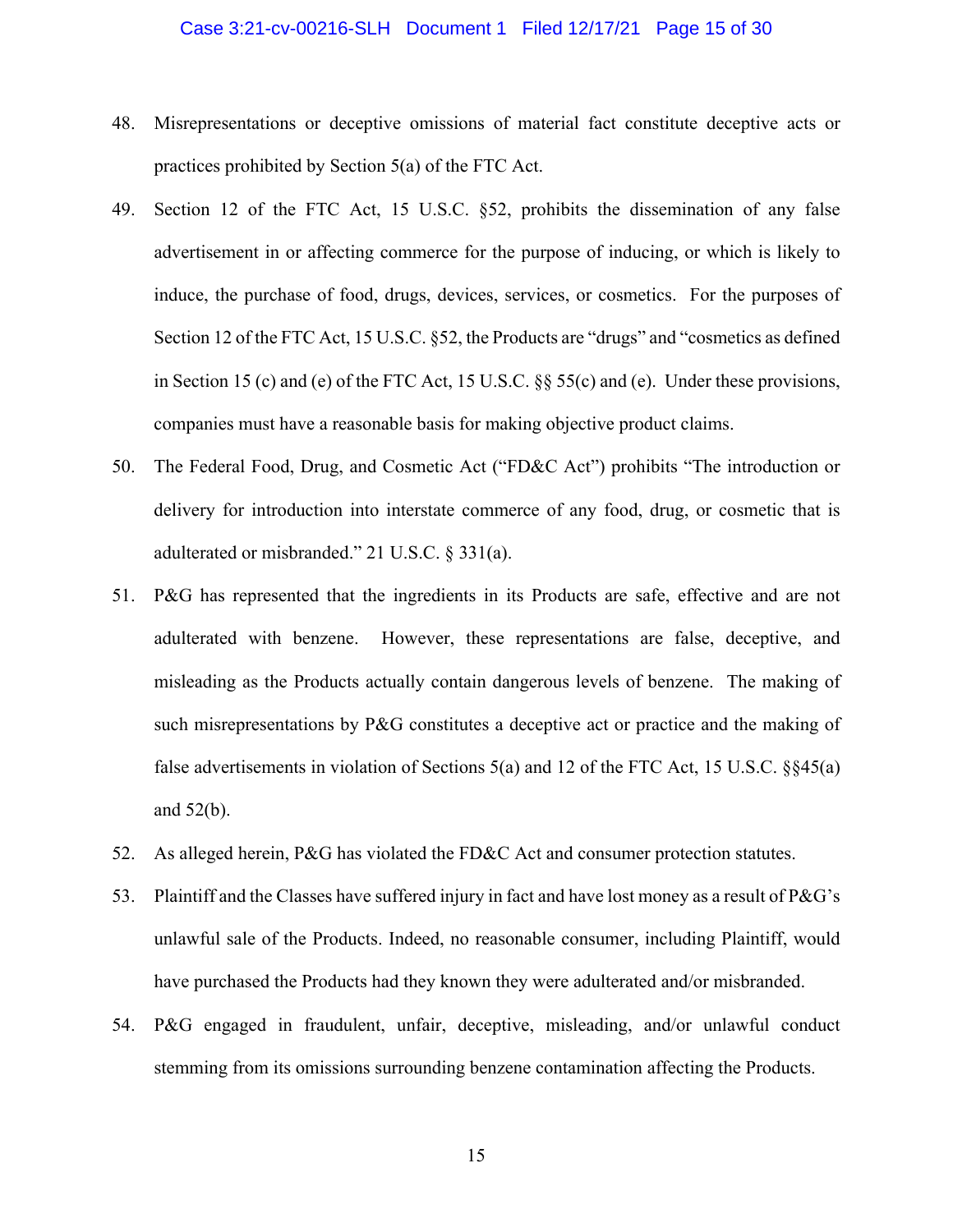- 55. Plaintiff and the Classes have suffered injury in fact and have lost money as a result of P&G's unlawful sale of the Products. Indeed, no reasonable consumer, including Plaintiff, would have purchased the Products had they known of the material omissions of material facts regarding the presence of Benzene. Accordingly, Plaintiff and the Classes suffered injury in fact and lost money as a result of P&G's misleading representations and omissions and did not receive the benefit-of-the- bargain.
- 56. Plaintiff and the Class's injury is underscored by the fact that numerous other products offering the same therapeutic benefit at comparable prices exist that are not prone to benzene contamination.
- 57. Plaintiff and the Class may be harmed again in the future because they want to purchase the Products in the future; however, without injunctive relief Plaintiff would not be able to know or trust that P&G will truthfully and legally label the Products and would be likely to be misled again.

# **PLAINTIFF'S FACTUAL ALLEGATIONS**

- 58. Plaintiff Lindsey LaBella purchased for her personal use Secret Powder Fresh 24-Hour Aerosol antiperspirant bearing UPC Code 037000711087 (Lot Number 11721458SG) and Secret Cool Light & Airy Smooth Feel Dry Spray 48 Hour Freshness antiperspirant bearing UPC Code 037000798842 (Lot Number 11091458SN) near her residence in Bellwood, Pennsylvania.
- 59. Nowhere on the Products' packaging did P&G disclose that the Products contain benzene at the time of purchase.
- 60. If Plaintiff LaBella had been aware of the existence of benzene in the Products, she would not have purchased the Products or would have paid significantly less.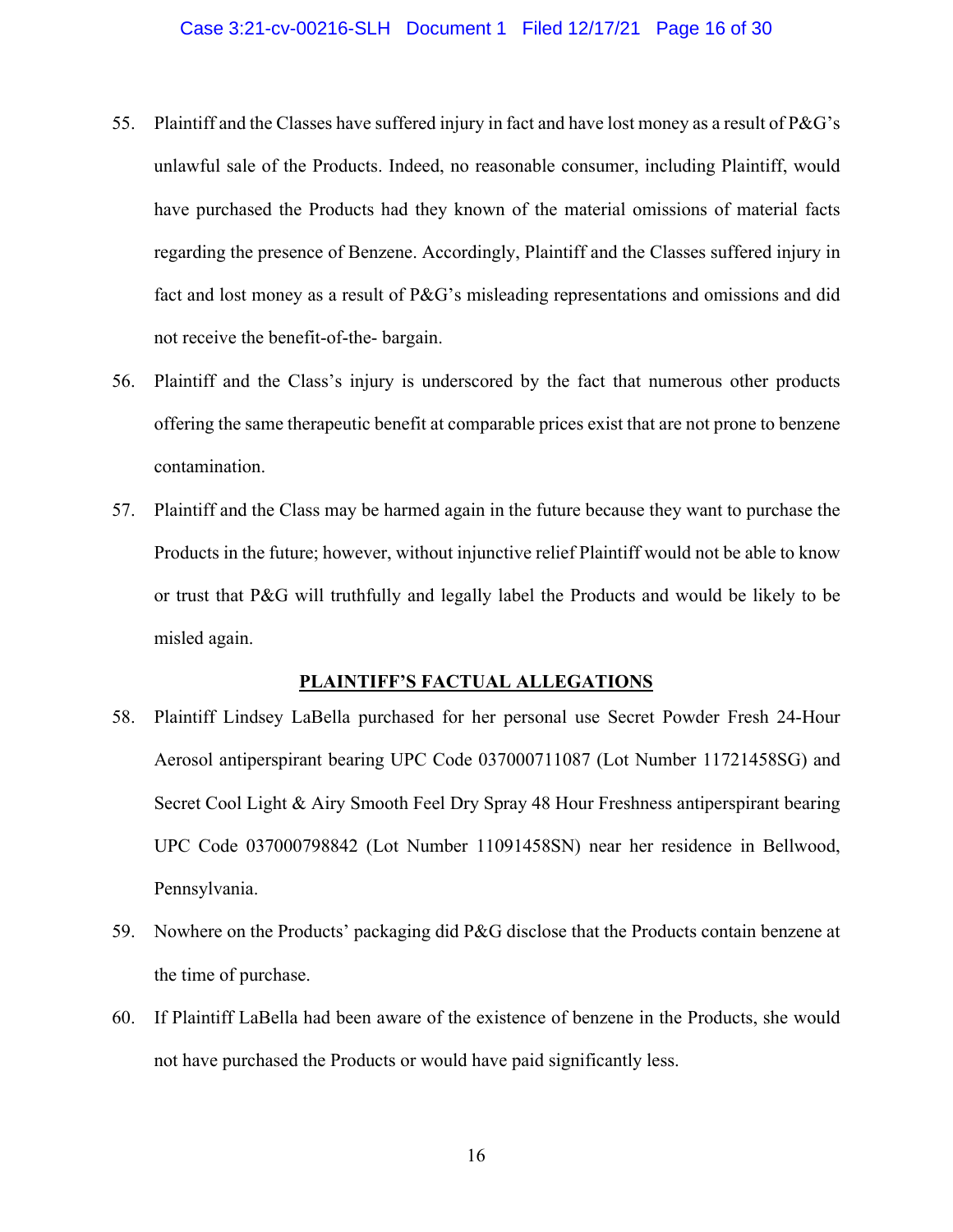- 61. As a result of P&G's actions, Plaintiff LaBella has incurred damages, including economic damages.
- 62. If the Secret Products were reformulated to be safe and without benzene, Plaintiff LaBella would choose to purchase the Products in the future.

# **CLASS ACTION ALLEGATIONS**

63. Plaintiff brings this case as a class action pursuant to Federal Rule of Civil Procedure 23 on her own behalf and as the Class representatives on behalf of the following:

**Nationwide Class:** All persons within the United States who purchased the Products within the applicable statute of limitations.

**Pennsylvania Subclass:** All persons within the Commonwealth of Pennsylvania who purchased the Products within the applicable statute of limitations.

- 64. The Nationwide Class and Pennsylvania Subclass shall collectively be referred to herein as the "Classes."
- 65. Plaintiff reserves the right to amend the Class definitions if further investigation and discovery indicate that the Class definitions should be narrowed, expanded, or otherwise modified.
- 66. Excluded from the Classes are governmental entities, P&G, its officers, directors, affiliates, legal representatives, and employees.
- 67. This action has been brought and may be maintained as a class action under Federal Rule of Civil Procedure 23.
- 68. **Numerosity** Federal Rule of Civil Procedure 23(a)(1). This Class numbers at least in the thousands of persons. As a result, joinder of all Class members in a single action is impracticable. Class members may be informed of the pendency of this class action through a variety of means, including, but not limited to, direct mail, email, published notice, and website posting.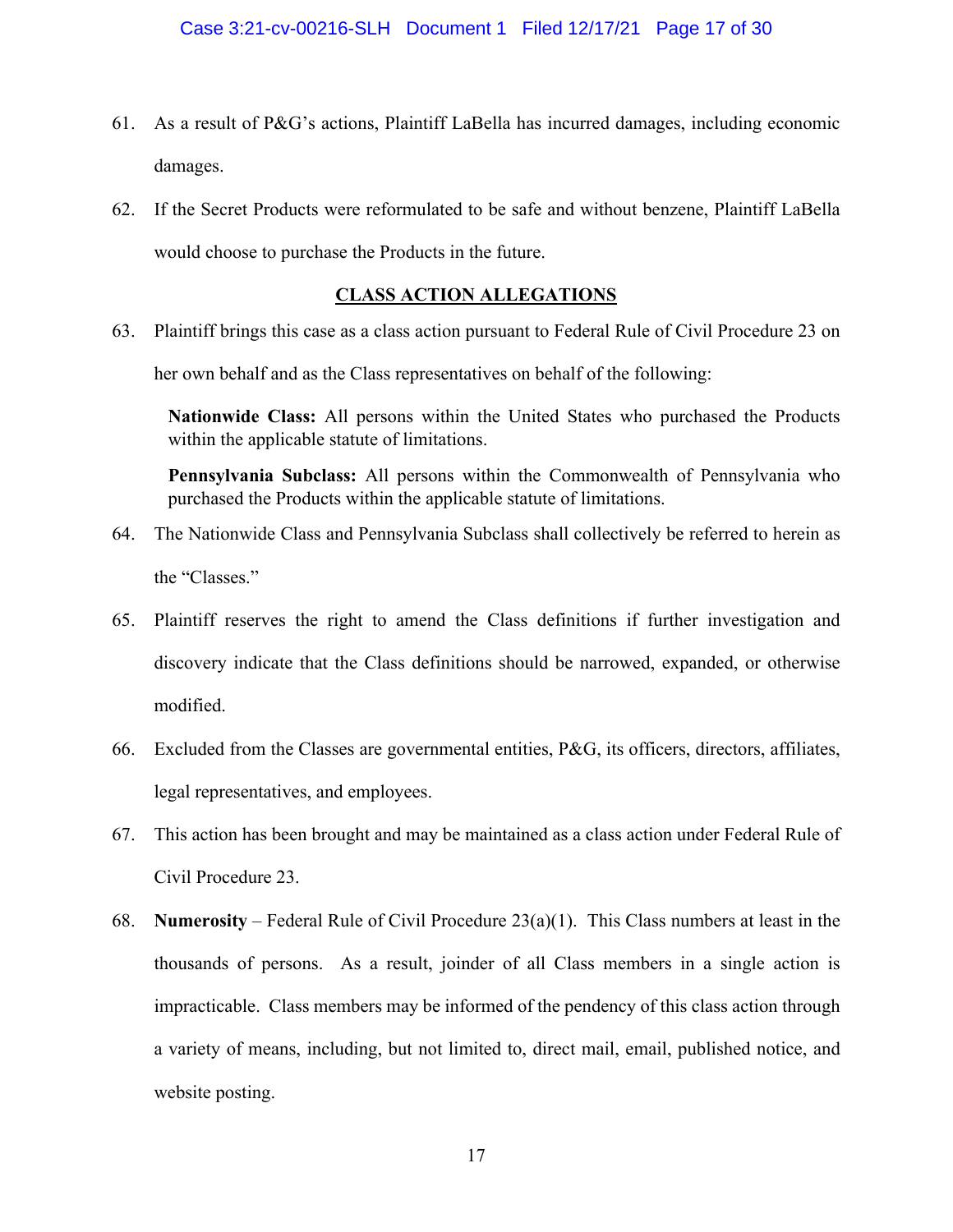- 69. **Existence and Predominance of Common Questions of Law and Fact** Federal Rules of Civil Procedure  $23(a)(2)$  and  $23(b)(3)$ . There are questions of fact and law common to the Classes that predominate over any question affecting only individual members. Those questions, each of which may also be certified under Rule  $23(c)(4)$ , include without limitation:
	- a. whether P&G's advertising, merchandising, and promotional materials directed to Plaintiff were deceptive regarding the risks posed by benzene concentrations in P&G's Products;
	- b. whether P&G made representations regarding the safety of the Products;
	- c. whether P&G omitted material information regarding the safety of the Products;
	- d. whether P&G's Products were merchantable;
	- e. whether P&G violated the consumer protection statutes invoked herein;
	- f. whether P&G's conduct alleged herein was fraudulent; and
	- g. whether P&G was unjustly enriched by sales of the Products.
- 70. The questions set forth above predominate over any questions affecting only individual persons concerning sales of P&G's Products throughout the United States and a class action is superior with respect to considerations of consistency, economy, efficiency, fairness, and equity to other available methods for the fair and efficient adjudication of Plaintiff's claims.
- 71. **Typicality** Federal Rule of Civil Procedure 23(a)(3). Plaintiff's claims are typical of those of the Class in that the Class members uniformly purchased P&G's Products and were subjected to P&G's uniform merchandising materials and representations at the time of purchase.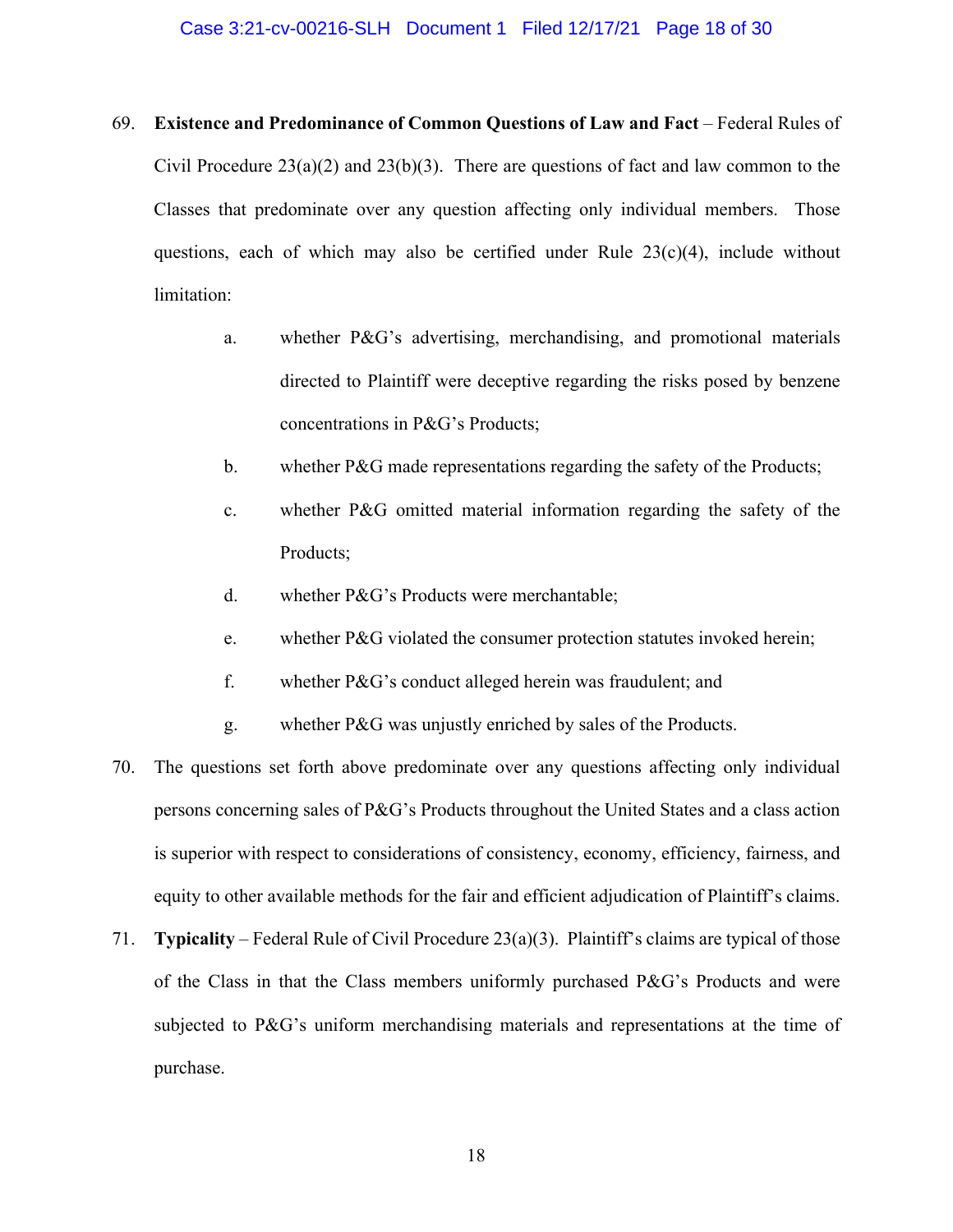- 72. **Superiority** Federal Rule of Civil Procedure  $23(b)(3)$ . A class action is the appropriate method for the fair and efficient adjudication of this controversy. The presentation of separate actions by individual Class members could create a risk of inconsistent adjudications, establish incompatible standards of conduct for P&G, and/or substantially impair or impede the ability of Class members to protect their interests. In addition, it would be impracticable and undesirable for each member of the Class who suffered an economic loss to bring a separate action. The maintenance of separate actions would place a substantial and unnecessary burden on the courts and could result in inconsistent adjudications, while a single class action can determine, with judicial economy, the rights of all Class members.
- 73. **Adequacy** Federal Rule of Civil Procedure 23(a)(4). Plaintiff is an adequate representative of the Classes because she is a member of the Classes and her interests do not conflict with the interests of the Classes that she seeks to represent. The interests of the members of the Classes will be fairly and adequately protected by Plaintiff and her undersigned counsel. Counsel is experienced in the litigation of civil matters, including the prosecution of consumer protection class action cases.
- 74. **Insufficiency of Separate Actions** Federal Rule of Civil Procedure 23(b)(1). Absent a representative class action, members of the Classes would continue to suffer the harm described herein, for which they would have no remedy. Even if separate actions could be brought by individual consumers, the resulting multiplicity of lawsuits would cause undue burden and expense for both the Court and the litigants, as well as create a risk of inconsistent rulings and adjudications that might be dispositive of the interests of similarly situated purchasers, substantially impeding their ability to protect their interests, while establishing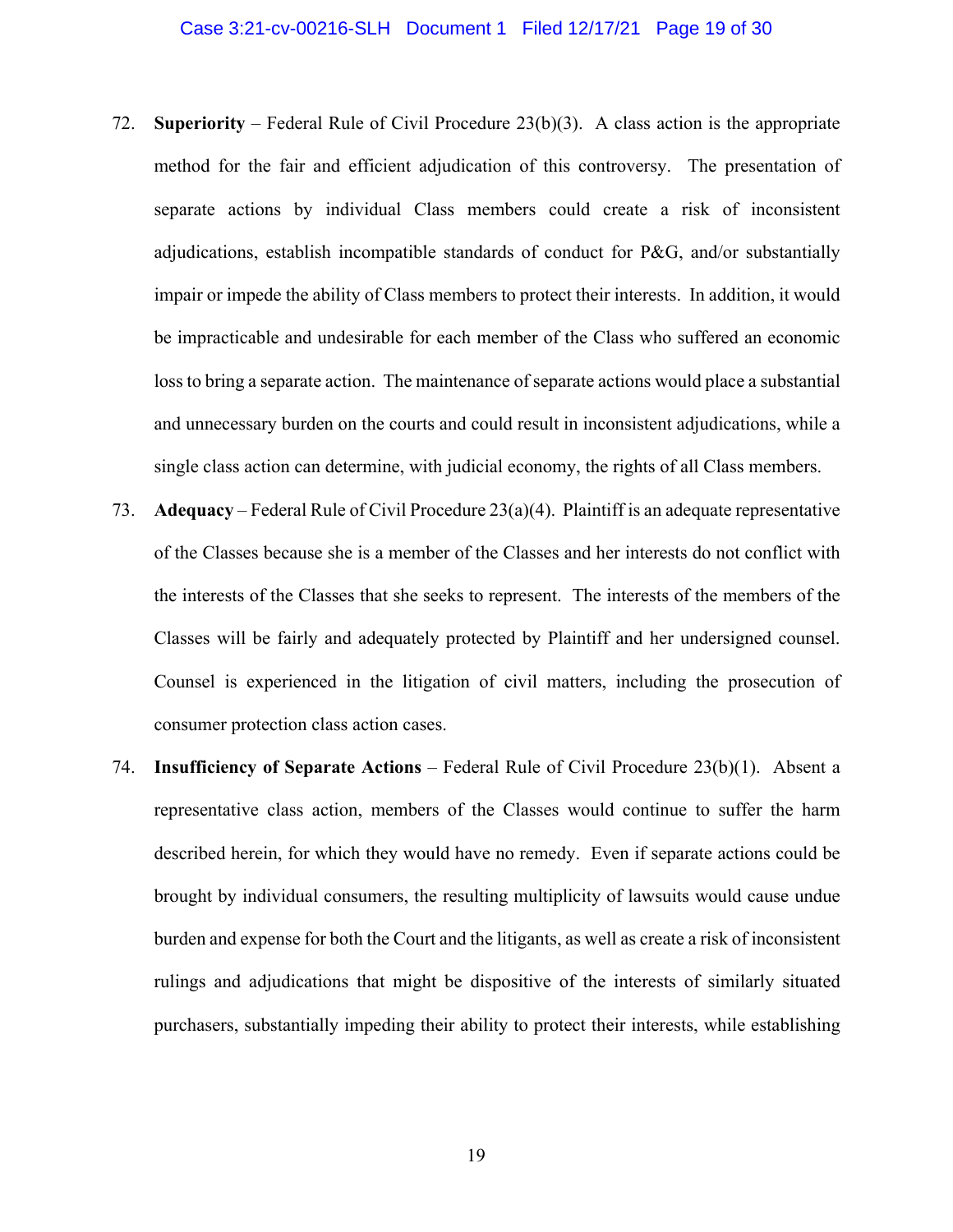## Case 3:21-cv-00216-SLH Document 1 Filed 12/17/21 Page 20 of 30

incompatible standards of conduct for P&G. The proposed Classes thus satisfy the requirements of Fed. R. Civ. P. 23(b)(1).

- 75. **Declaratory and Injunctive Relief** Federal Rule of Civil Procedure 23(b)(2). P&G has acted or refused to act on grounds generally applicable to Plaintiff and the other members of the Classes, thereby making appropriate final injunctive relief and declaratory relief, as described below, with respect to the members of the Classes as a whole. In particular, Plaintiff seeks to certify a Class to enjoin P&G from selling or otherwise distributing the Products as labeled until such time that Defendant can demonstrate to the Court's satisfaction that the Products confer the advertised benefits and are otherwise safe to use as intended.
- 76. Additionally, the Classes may be certified under Rule  $23(b)(1)$  and/or (b)(2) because:

a. The prosecution of separate actions by individual members of the Classes would create a risk of inconsistent or varying adjudications with respect to individual members of the Classes that would establish incompatible standards of conduct for the P&G;

b. The prosecution of separate actions by individual members of the Classes would create a risk of adjudications with respect to them which would, as a practical matter, be dispositive of the interests of other members of the Classes not parties to the adjudications, or substantially impair or impede their ability to protect their interests; and/or

c. P&G has acted or refused to act on grounds generally applicable to the Classes, thereby making appropriate final and injunctive relief with respect to the members of the Classes as a whole.

20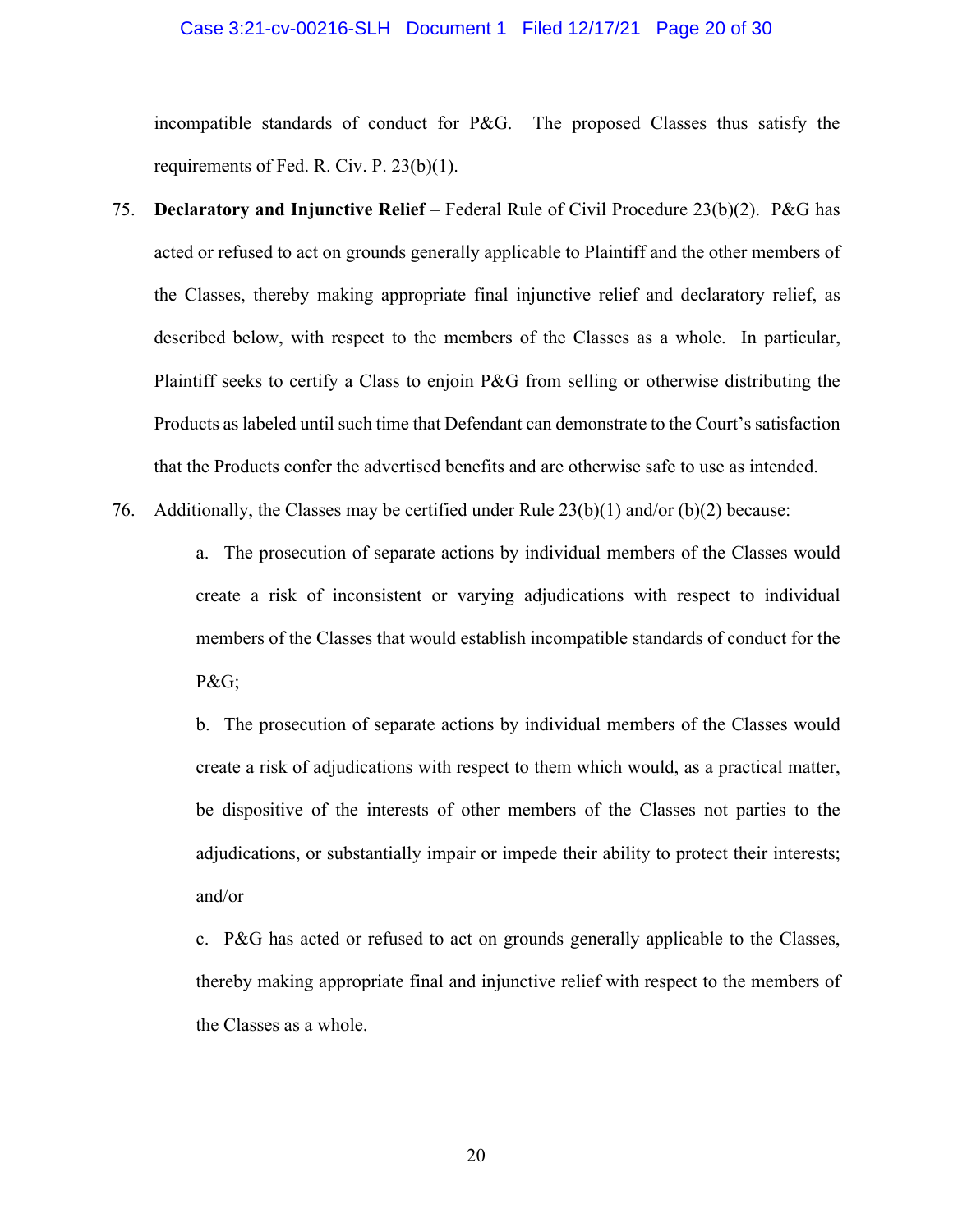# **CAUSES OF ACTION**

# **COUNT I**

# **Breach of Express Warranty (On Behalf of the National Class and, alternatively, the Subclass)**

- 77. Plaintiff repeats and re-alleges the allegations above as if set forth herein.
- 78. Plaintiff, and each member of the National Class, formed a contract with Defendant at the time Plaintiff and each member of the National Class purchased the Products.
- 79. The terms of the contract include the promises and affirmations of fact made by Defendant on the Products' packaging and through marketing and advertising, as described above.
- 80. This labeling, marketing, and advertising constitute express warranties and became part of the basis of the bargain and are part of the standardized contract between Plaintiff and the members of the National Class and Defendant.
- 81. As set forth above, Defendant purports through its advertising, labeling, marketing, and packaging, to create an express warranty that the Product is safe for its intended use.
- 82. Plaintiff and the members of the National Class performed all conditions precedent to Defendant's liability under this contract when they purchased the Products.
- 83. Defendant breached express warranties about the Products and their qualities because Defendant's Product contained the harmful chemical benzene at the time of purchase and the Products do not conform to Defendant's affirmations and promises described above.
- 84. Plaintiff and each of the members of the National Class would not have purchased the Products had they known the true nature of the harmful chemicals in the Product.
- 85. As a result of Defendant's breach of warranty, Plaintiff and each Class Member suffered and continue to suffer financial damage and injury, and are entitled to all damages, in addition to costs, interest and fees, including attorneys' fees, as allowed by law.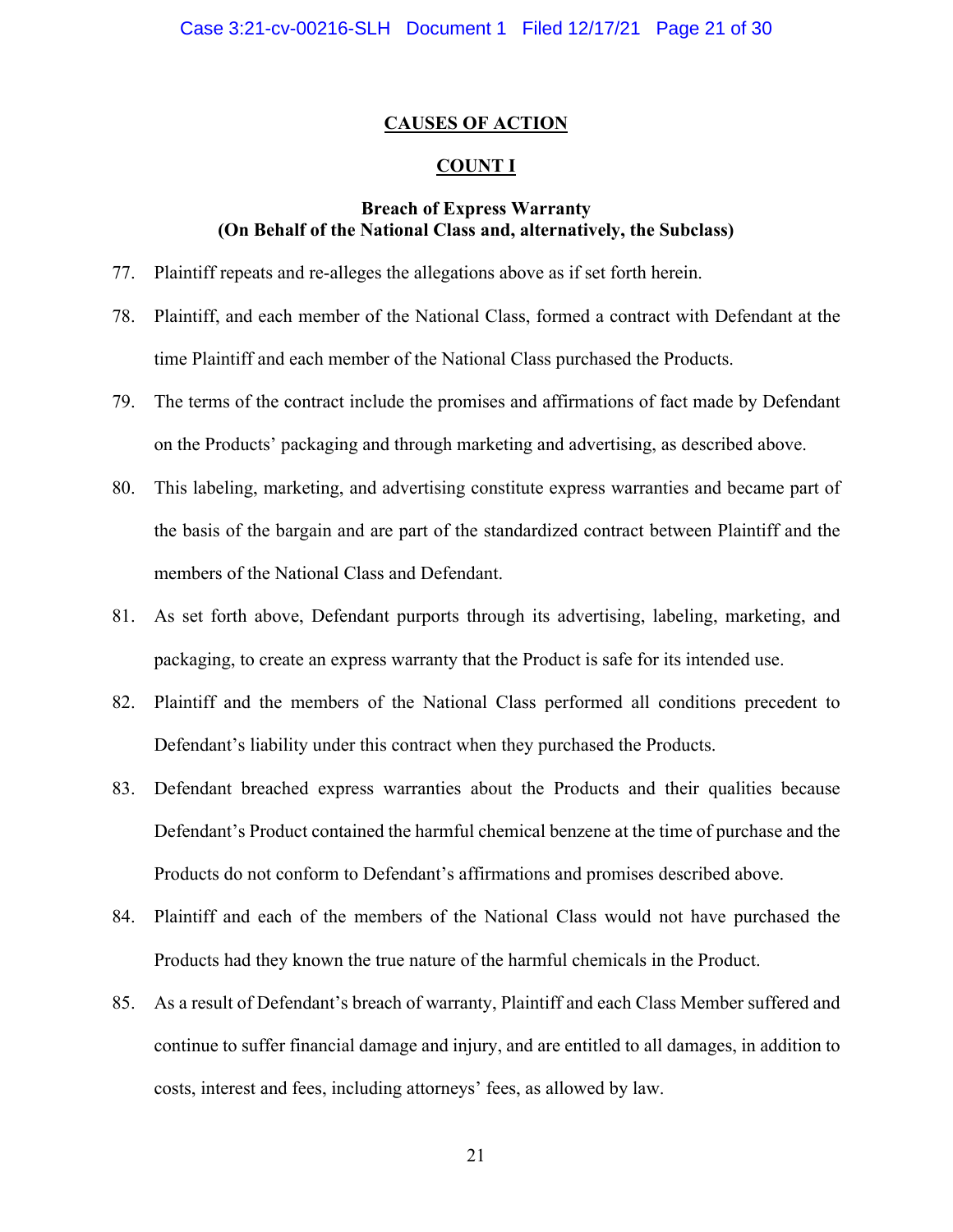#### **COUNT II**

# **Breach of Implied Warranty (On Behalf of the National Class and, alternatively, the Subclass)**

- 86. Plaintiff repeats and re-alleges the allegations above as if set forth herein.
- 87. P&G is a merchant and was at all relevant times involved in the manufacturing, distributing, warranting, and/or selling of the Products.
- 88. The Products are "goods" under the relevant laws, and P&G knew or had reason to know of the specific use for which the Products, as goods, were purchased.
- 89. P&G entered into agreements with retailers to sell its Products to be used by Plaintiff and Class Members for personal use.
- 90. The implied warranty of merchantability included with the sale of each Product means that P&G guaranteed that the Products would be fit for the ordinary purposes for which deodorants and antiperspirants are used and sold, and were not otherwise injurious to consumers. The implied warranty of merchantability is part of the basis for the benefit of the bargain between P&G, and Plaintiff and the Class Members.
- 91. P&G breached the implied warranty of merchantability because the Products are not fit for their ordinary purpose of providing reasonably reliable and safe use for preventing or masking body odor because the Products contain benzene, a known and dangerous carcinogen. Therefore, the Products are not fit for their particular purpose of safely preventing or masking body odor.
- 92. P&G's warranty expressly applies to the purchaser of the Products, creating privity between P&G and Plaintiff and Class Members.
- 93. However, privity is not required because Plaintiff and Class Members are the intended beneficiaries of P&G's warranties and its sale through retailers. P&G's retailers were not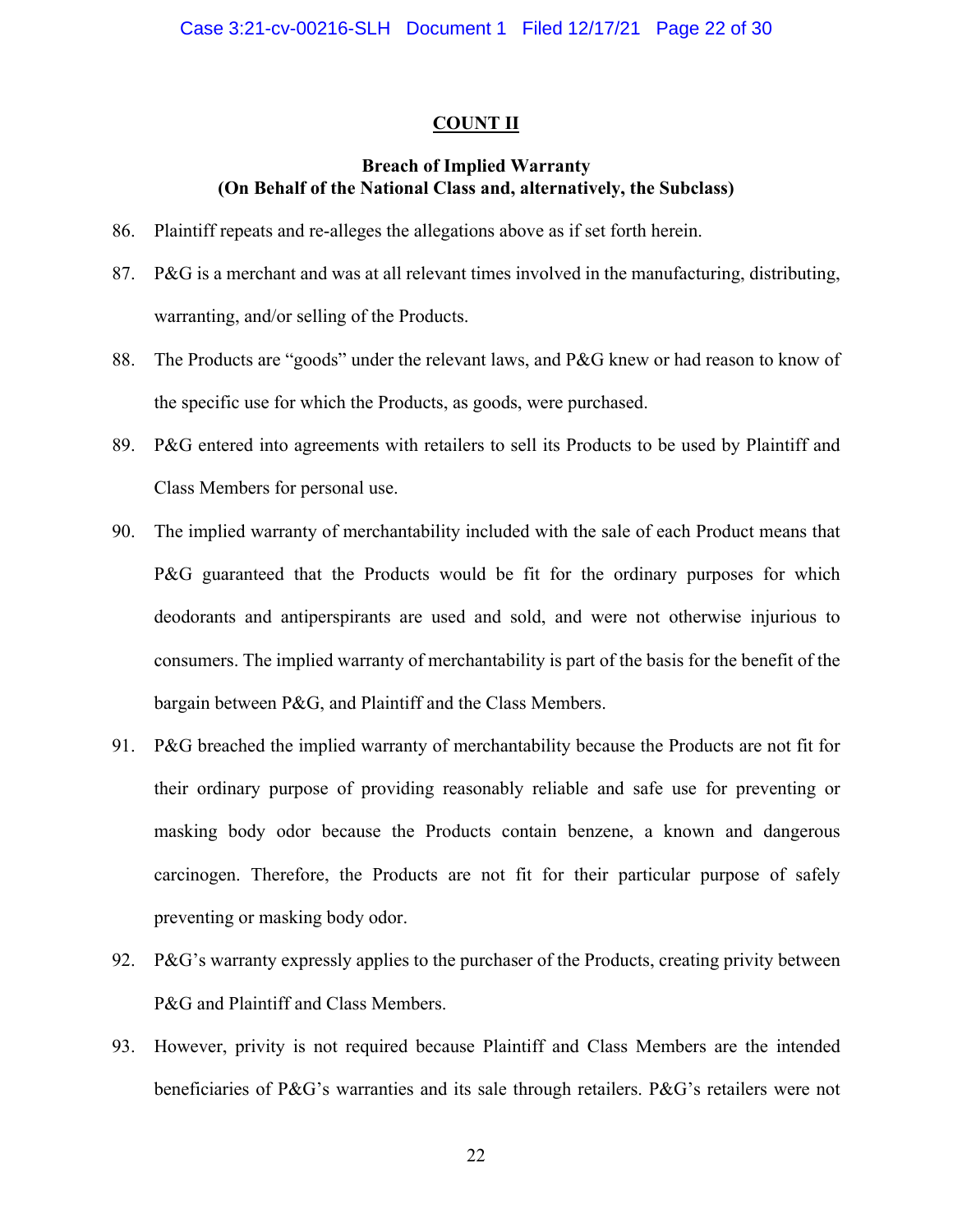# Case 3:21-cv-00216-SLH Document 1 Filed 12/17/21 Page 23 of 30

intended to be the ultimate consumers of the Products and have no rights under the warranty agreements. P&G's warranties were designed for and intended to benefit the consumer only, including Plaintiff and Class Members.

- 94. P&G has been provided sufficient notice of its breaches of implied warranties associated with the Products. P&G was put on constructive notice of its breach through its review of consumer complaints and other reports, including the Valisure testing report discussed throughout this complaint, and upon information and belief through its own product testing.
- 95. Had Plaintiff, Class Members, and the consuming public known that the Products were contaminated with benzene, they would not have purchased the Products or would have paid less for them.
- 96. As a direct and proximate result of the foregoing, Plaintiff and Class Members suffered and continue to suffer financial damage and injury, and are entitled to all damages, in addition to costs, interest and fees, including attorneys' fees, as allowed by law.

# **COUNT III**

# **Fraudulent Concealment (On Behalf of the Nationwide Class, or alternatively, on behalf of the Subclass)**

- 97. Plaintiff repeats and re-alleges the allegations above as if set forth herein.
- 98. Plaintiff brings this claim against Defendant, on behalf of herself and the other members of the Nationwide Class, and, alternatively, the State subclass pled in Paragraph 63 (the "Classes").
- 99. Defendant had a duty to disclose material facts to Plaintiff and the Classes given their relationship as contracting parties and intended users of the Products. Defendant also had a duty to disclose material facts to Plaintiff and the Classes, namely that it was in fact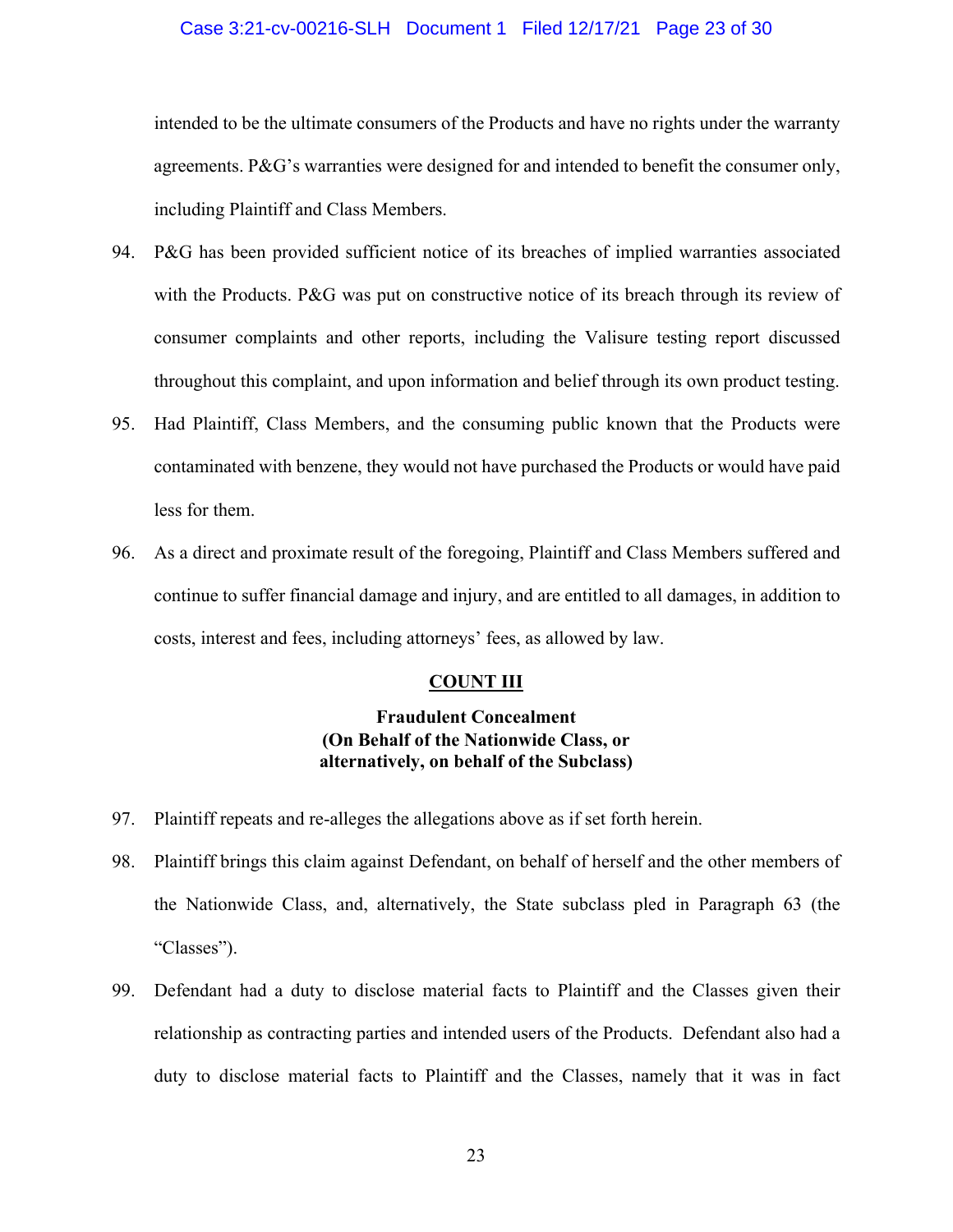#### Case 3:21-cv-00216-SLH Document 1 Filed 12/17/21 Page 24 of 30

manufacturing, distributing, and selling harmful products unfit for human use, because Defendant had superior knowledge such that the transactions without the disclosure were rendered inherently unfair.

- 100. Defendant possessed knowledge of these material facts. Since at least mid-2020, numerous recalls put Defendant on notice that adulterated and misbranded products were being investigated for contamination with carcinogens, including benzene. Further, benzene is not unavoidable in the manufacture of deodorants.
- 101. During this time, Plaintiff, and members of the Classes, were using the Products without knowing they contained dangerous levels of benzene.
- 102. Defendant failed to discharge its duty to disclose these materials facts.
- 103. In so failing to disclose these material facts to Plaintiff and the Classes, Defendant intended to hide from Plaintiff and the Classes that they were purchasing and consuming the Products with harmful defects that was unfit for human use, and thus acted with scienter and/or an intent to defraud.
- 104. Plaintiff and the Classes reasonably relied on Defendant's failure to disclose insofar as they would not have purchased the defective Products manufactured and sold by Defendant had they known they contained unsafe levels of benzene.
- 105. As a direct and proximate cause of Defendant's fraudulent concealment, Plaintiff, and the Classes, suffered damages in the amount of monies paid for the defective Products.
- 106. As a result of Defendant's willful and malicious conduct, punitive damages are warranted.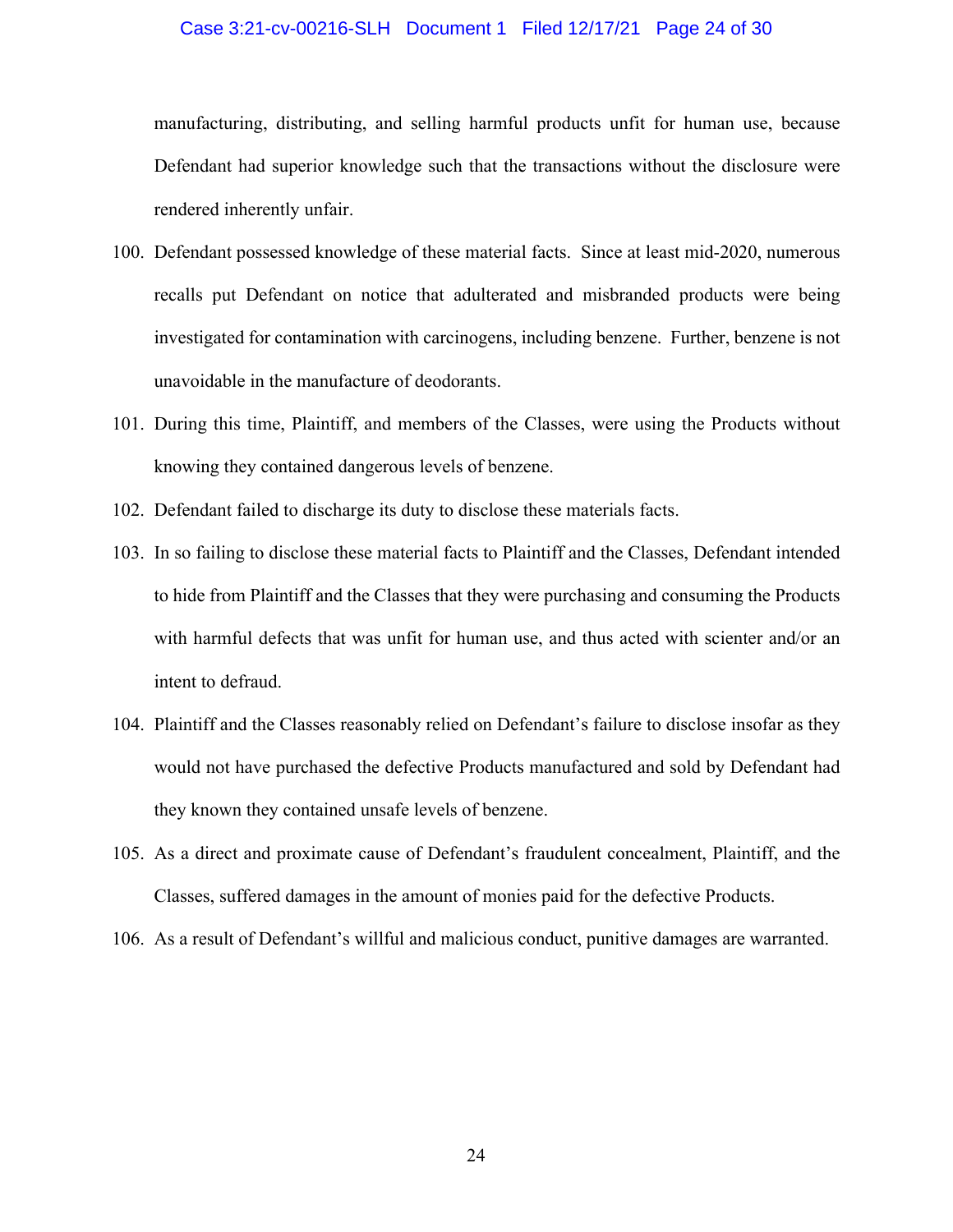#### **COUNT IV**

# **Unjust Enrichment (On Behalf of the Nationwide Class)**

- 107. Plaintiff incorporates the allegations set forth in the preceding paragraphs as though set forth fully herein.
- 108. Plaintiff, and the other members of the Nationwide Class, conferred benefits on Defendant in the form of monies paid to purchase Defendant's defective and worthless Products.
- 109. Defendant voluntarily accepted and retained this benefit.
- 110. Because this benefit was obtained unlawfully, namely by selling and accepting compensation for products unfit for human use, it would be unjust and inequitable for Defendant to retain the benefit without paying the value thereof.
- 111. Defendant received benefits in the form of revenues from purchases of the Products to the detriment of Plaintiff, and the other members of the Nationwide Class, because Plaintiff, and members of the Nationwide Class, purchased mislabeled products that were not what they bargained for and were not safe and effective, as claimed.
- 112. Defendant has been unjustly enriched in retaining the revenues derived from the purchases of the Products by Plaintiff and the other members of the Nationwide Class. Retention of those monies under these circumstances is unjust and inequitable because Defendant's labeling of the Products was misleading to consumers, which caused injuries to Plaintiff, and members of the Nationwide Class, because they would have not purchased the Products had they known the true facts.
- 113. Because Defendant's retention of the non-gratuitous benefits conferred on them by Plaintiff and members of the Nationwide Class is unjust and inequitable, Defendant must pay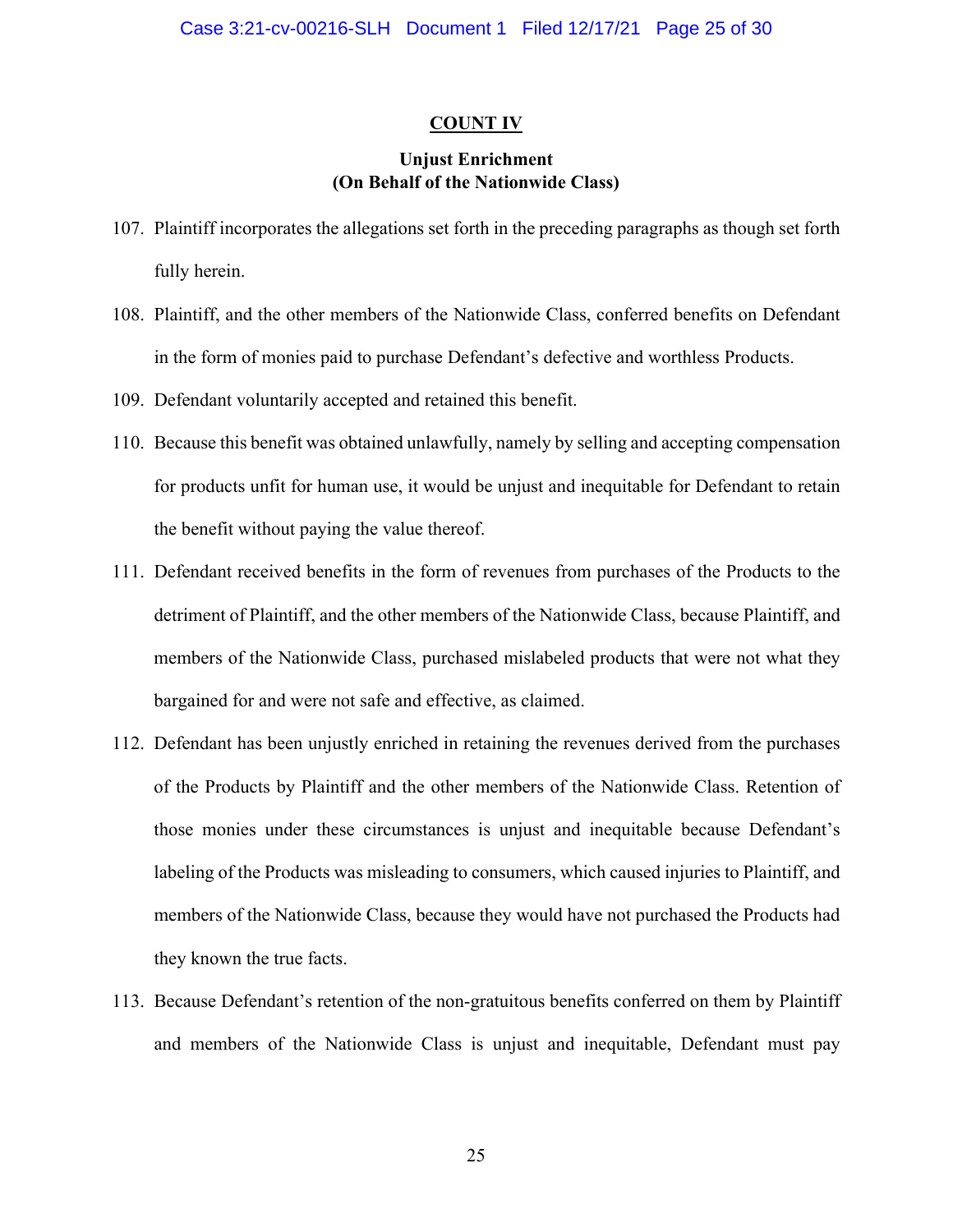restitution to Plaintiff and members of the Nationwide Class for its unjust enrichment, as ordered by the Court.

# **COUNT V**

# **Violation of the Pennsylvania Unfair Trade Practices and Consumer Protection Law (On Behalf of the Pennsylvania Subclass)**

- 114. Plaintiff LaBella incorporates the allegations set forth in the preceding paragraphs as though set forth fully herein.
- 115. The Pennsylvania Unfair Trade Practices and Consumer Protection Law ("Pennsylvania CPL"), 73 Pa. Cons. Stat. §§201-1, *et seq.*, prohibits the use of unfair or deceptive acts or practices in the conduct of trade or commerce. The Pennsylvania CPL is to be liberally construed to effectuate its purpose.
- 116. Plaintiff LaBella, and other members of the Pennsylvania Subclass, as purchasers of the Products, are consumers within the meaning of the Pennsylvania CPL given that P&G's business activities involve trade or commerce, are addressed to the market generally, and otherwise implicate consumer protection concerns.
- 117. P&G's conduct in misrepresenting the benefits of its Products and/or omitting material information from the Products' labels constitutes the act, use and employment of deception, fraud, false pretenses, false promises, misrepresentation, and unfair practices in the conduct of P&G's trade or commerce.
- 118. P&G also knowingly concealed, suppressed, and consciously omitted material facts to Plaintiff, and other members of the Pennsylvania Subclass, knowing that consumers would rely on the advertisements, packaging, and P&G's uniform representations to purchase the Products.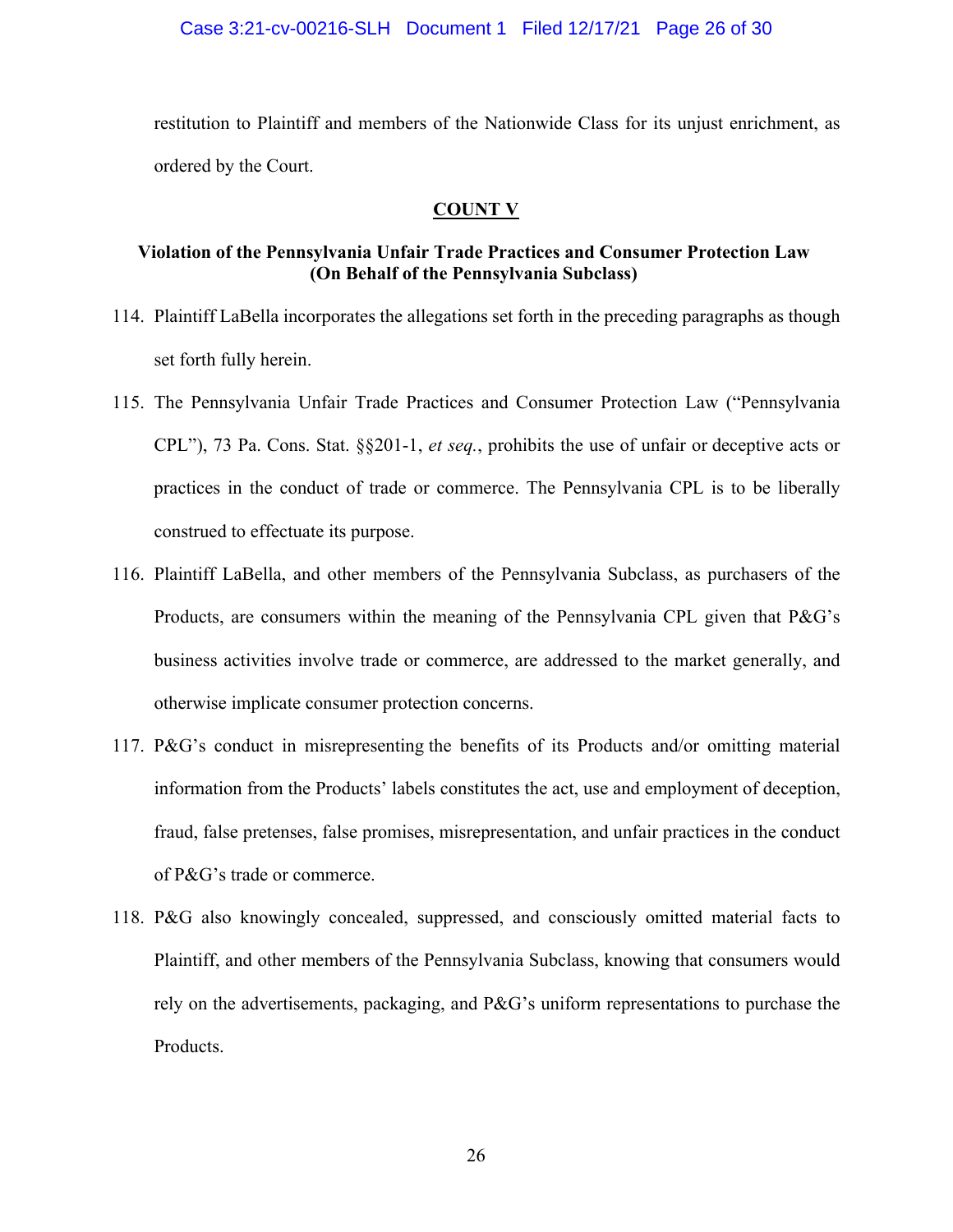#### Case 3:21-cv-00216-SLH Document 1 Filed 12/17/21 Page 27 of 30

- 119. Once the defect in the Products and its tendency to cause cancer in humans became apparent to P&G, consumers (Plaintiff LaBella and other members of the putative Pennsylvania Subclass) were entitled to disclosure of that fact because a significant risk of P&G's Products potentially being adulterated with and containing harmful levels of benzene, a human carcinogen, would be a material fact in a consumer's decision-making process, and, without P&G' disclosure, consumers would not necessarily know that there is such a risk.
- 120. P&G intended that Plaintiff LaBella, and the Pennsylvania Subclass, would rely on the continued deception by purchasing the Products, unaware of the material facts and omissions described above. P&G knew that its customers would continue to rely on its representations that the ingredients in its Products were safe, effective and were not adulterated with benzene, and knew that consumers would continue to rely upon its silence as to any known risk of the presence of a carcinogenic and toxic chemical impurity, as evidence that the Products were safe. This conduct constitutes consumer fraud within the meaning of the Pennsylvania CPL.
- 121. P&G's material non-disclosure set forth above constitutes an unconscionable commercial practice, deception, fraud, false promise, misrepresentation and/or omission of material facts as to the nature of the goods, in violation of the Pennsylvania CPL.
- 122. Plaintiff LaBella and the other members of the Pennsylvania Subclass suffered damages as a proximate result of the unfair acts or practices of P&G alleged herein. P&G's misrepresentations and/or omissions of material fact were done knowingly, intentionally, willfully or with reckless disregard for the consequences of its actions.
- 123. Plaintiff LaBella, and other members of the Pennsylvania Subclass, would not have purchased the Products but for the promised benefits and concealment of any risk of harm because the Products as sold had no intrinsic value to them.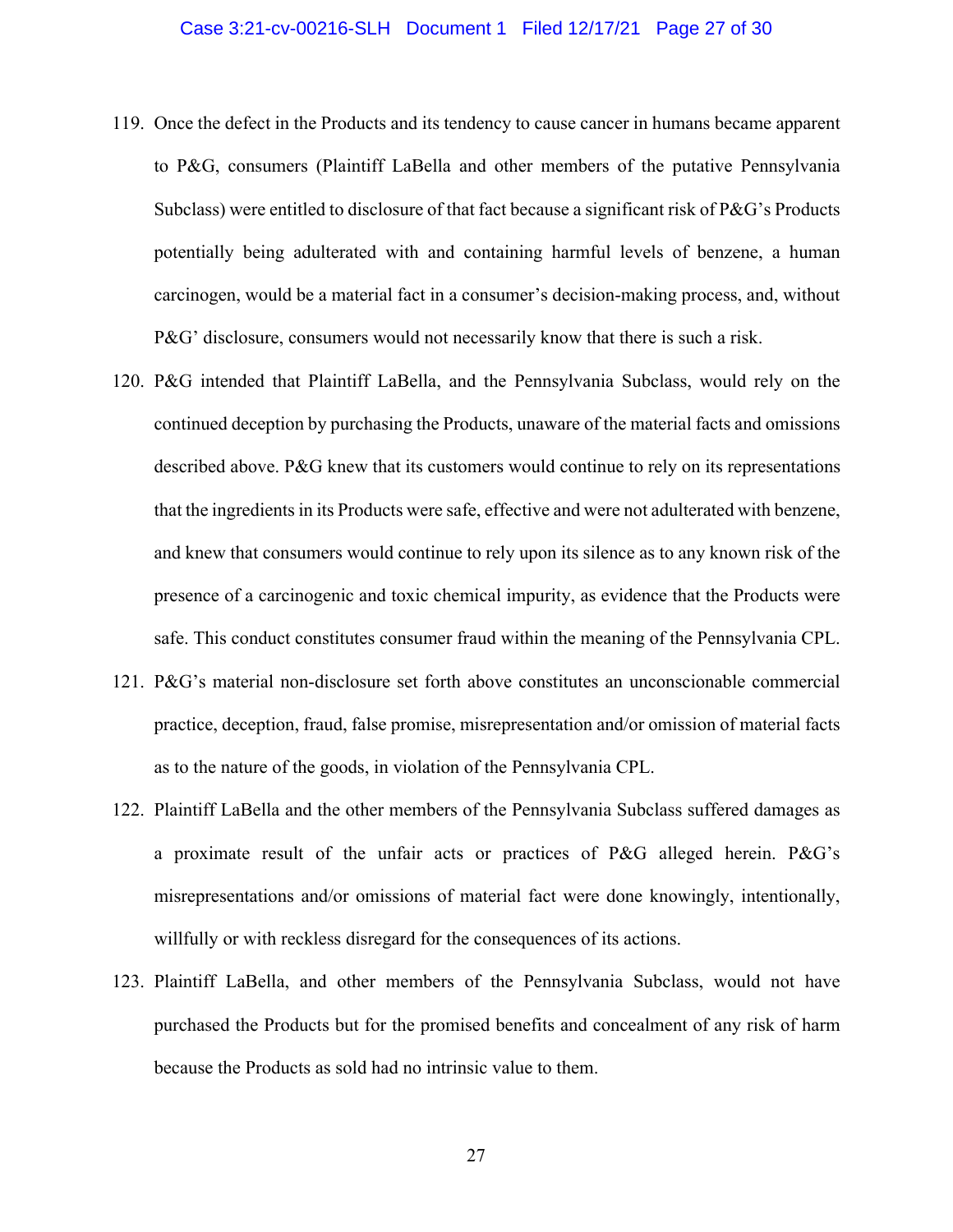- 124. P&G knowingly accepted the benefits of its deception and improper conduct in the form of profits from the increased sale of the Products.
- 125. As a proximate result of the above-described violations of the Pennsylvania CPL, Plaintiff LaBella, and other members of the Pennsylvania Subclass: (a) purchased and used the Products when they would not otherwise have done so; (b) suffered economic losses consisting of the cost of purchasing the Products; and (c) suffered and/or will suffer additional economic losses by purchasing the Products.
- 126. P&G's conduct showed malice, motive, and the reckless disregard of the truth such that an award of punitive damages is appropriate.
- 127. Plaintiff LaBella also seeks to enjoin P&G's ongoing deceptive practices relating to its claims on the Products' labels and advertising.

# **PRAYER FOR RELIEF**

WHEREFORE, Plaintiff, individually and on behalf of the other members of the Classes alleged herein, respectfully request that the Court enter judgment in her favor and against Defendant as follows:

- A. For an order certifying the Classes under Rule 23 of the Federal Rules of Civil Procedure and naming Plaintiff as the representatives for the Classes and Plaintiff's attorneys as Class Counsel;
- B. For an order declaring the Defendant's conduct violates the causes of action referenced herein;
- C. For an order finding in favor of Plaintiff and the Classes on all counts asserted herein;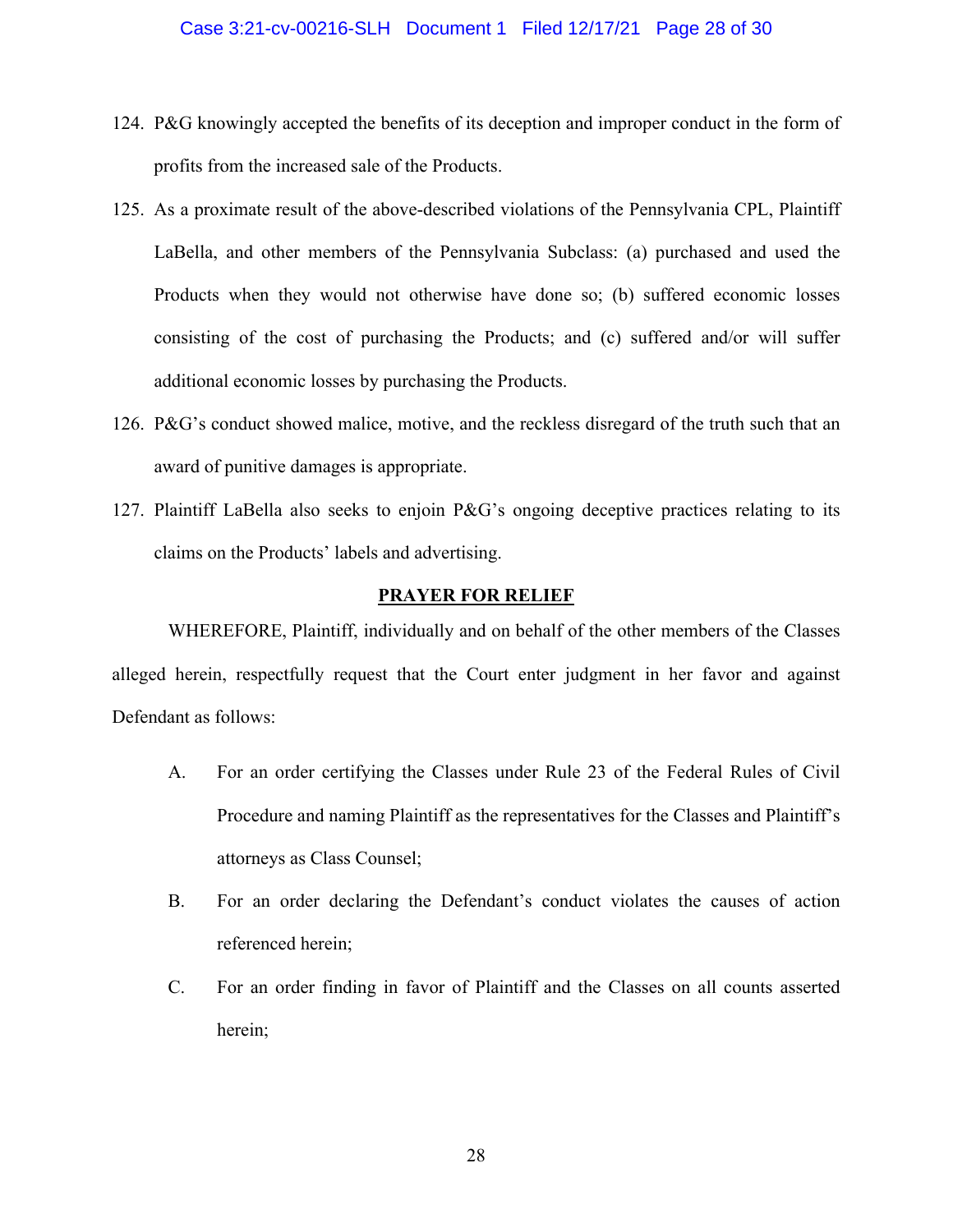- D. For compensatory, statutory, and punitive damages in amounts to be determined by the Court and/or jury;
- E. For prejudgment interest on all amounts awarded;
- F. For an order of restitution and all other forms of equitable monetary relief;
- G. For injunctive relief as pleaded or as the Court may deem proper; and
- H. For an order awarding Plaintiff and the Classes their reasonable attorneys' fees and expenses and costs of suit.

# **DEMAND FOR JURY TRIAL**

Pursuant to Federal Rule of Civil Procedure 38(b), Plaintiff demands a trial by jury of any and all claims in this Complaint and of any and all issues in this action so triable as of right.

Dated: December 17, 2021 Respectfully Submitted,

By: */s/ Gary F. Lynch*

Gary F. Lynch Kelly K. Iverson **LYNCH CARPENTER LLP**  1133 Penn Avenue Floor 5 Pittsburgh, PA 15222 Telephone: (412) 322-9243 gary@lcllp.com kelly@lcllp.com

Katrina Carroll **LYNCH CARPENTER LLP**  111 W. Washington Street Suite 1250 Chicago, IL 60602 Telephone: (312) 750-1265 katrina@lcllp.com

Jonathan M. Jagher **FREED KANNER LONDON & MILLEN LLC**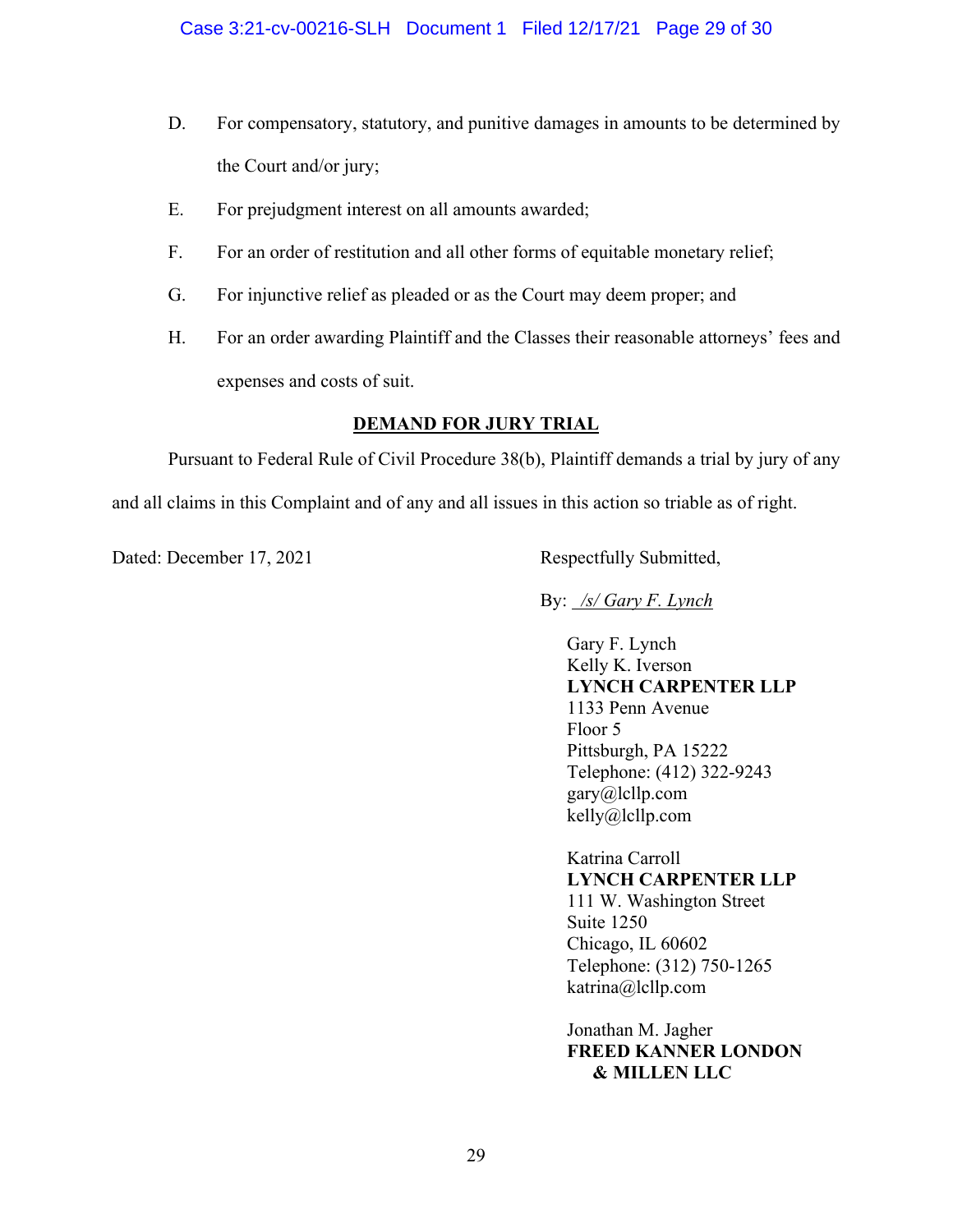Case 3:21-cv-00216-SLH Document 1 Filed 12/17/21 Page 30 of 30

923 Fayette Street Conshohocken, PA 19428 Telephone: (610) 234-6487 jjagher@fklmlaw.com

Jonathan Shub **SHUB LAW FIRM LLC**  134 Kings Highway E., 2nd Floor Haddonfield, NJ 08033 Telephone: (856) 772-7200 jshub@shublawyers.com

*Attorneys for Plaintiff and the Classes*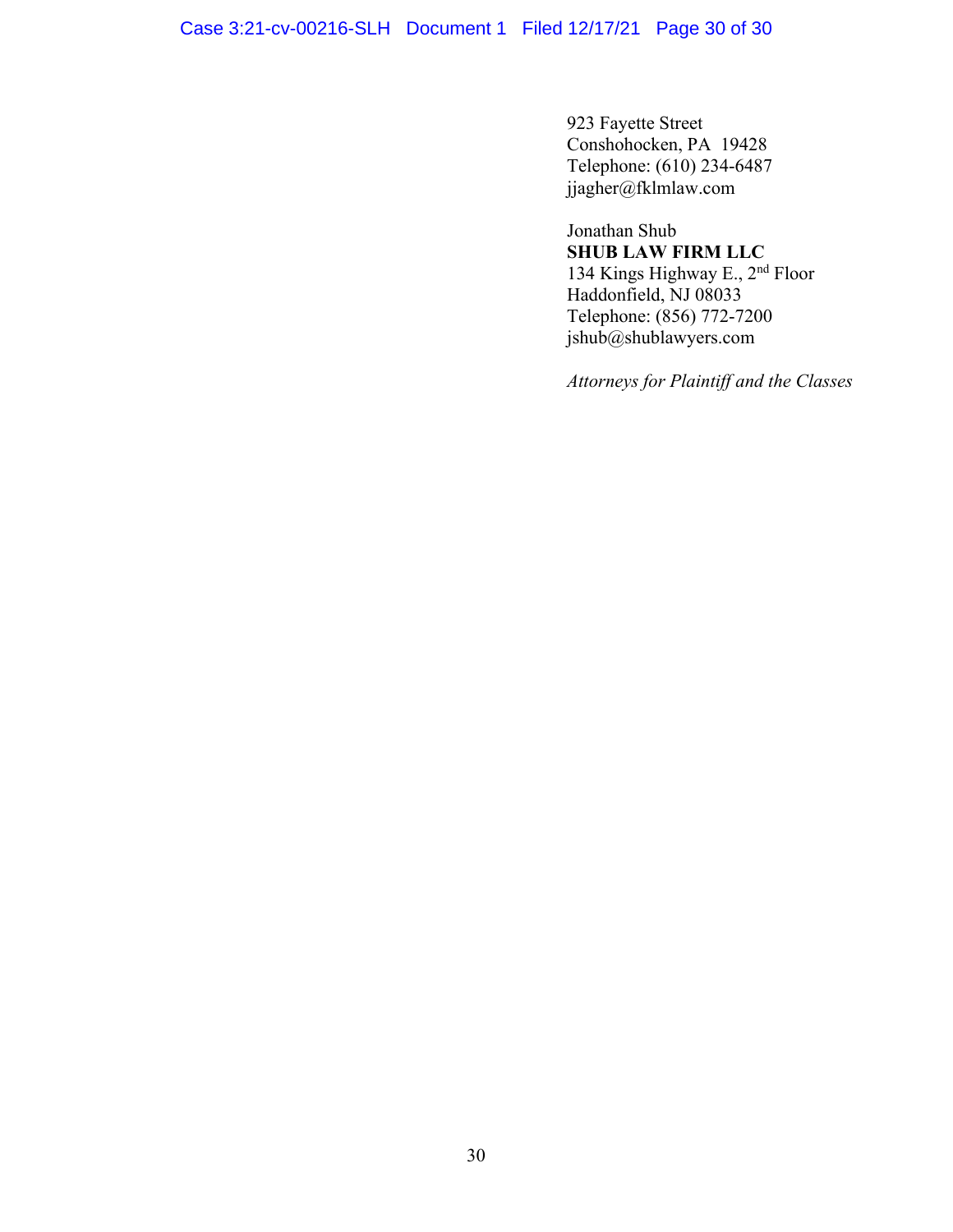# JS 44 (Rev. 06/17) **CIVIL COVER SHEET** Case 3:21-cv-00216-SLH Document 1-1 Filed 12/17/21 Page 1 of 2

The JS 44 civil cover sheet and the information contained herein neither replace nor supplement the filing and service of pleadings or other papers as required by law, except as provided by local rules of court. This form,

| I. (a) PLAINTIFFS<br>Lindsey LaBella, Individually and on Behalf of All Others Similarly<br>Situated                                                                                                                                                                                                                                                                                                                                                                                                                                                                                                                                                                         |                                                                                                                                                                                                                                                                                                                                                                                                                                                                                                                                                                                                                      |                                                                                                                                                                                                                                                                                                                                                                                                                                                                                                                                                                                                                                                                                                                                                 | DEFENDANTS<br>The Procter & Gamble Company                                                                                                                                                                                                                                                                                                                                                                                                              |                                                                                                                                                                                                                                                                                                                                                                                                                                                                                                                        |                                                                                                                                                                                                                                                                                                                                                                                                                                                                                                                                                                                                                                                                                                          |  |
|------------------------------------------------------------------------------------------------------------------------------------------------------------------------------------------------------------------------------------------------------------------------------------------------------------------------------------------------------------------------------------------------------------------------------------------------------------------------------------------------------------------------------------------------------------------------------------------------------------------------------------------------------------------------------|----------------------------------------------------------------------------------------------------------------------------------------------------------------------------------------------------------------------------------------------------------------------------------------------------------------------------------------------------------------------------------------------------------------------------------------------------------------------------------------------------------------------------------------------------------------------------------------------------------------------|-------------------------------------------------------------------------------------------------------------------------------------------------------------------------------------------------------------------------------------------------------------------------------------------------------------------------------------------------------------------------------------------------------------------------------------------------------------------------------------------------------------------------------------------------------------------------------------------------------------------------------------------------------------------------------------------------------------------------------------------------|---------------------------------------------------------------------------------------------------------------------------------------------------------------------------------------------------------------------------------------------------------------------------------------------------------------------------------------------------------------------------------------------------------------------------------------------------------|------------------------------------------------------------------------------------------------------------------------------------------------------------------------------------------------------------------------------------------------------------------------------------------------------------------------------------------------------------------------------------------------------------------------------------------------------------------------------------------------------------------------|----------------------------------------------------------------------------------------------------------------------------------------------------------------------------------------------------------------------------------------------------------------------------------------------------------------------------------------------------------------------------------------------------------------------------------------------------------------------------------------------------------------------------------------------------------------------------------------------------------------------------------------------------------------------------------------------------------|--|
| Blair<br>(b) County of Residence of First Listed Plaintiff<br>(EXCEPT IN U.S. PLAINTIFF CASES)                                                                                                                                                                                                                                                                                                                                                                                                                                                                                                                                                                               |                                                                                                                                                                                                                                                                                                                                                                                                                                                                                                                                                                                                                      |                                                                                                                                                                                                                                                                                                                                                                                                                                                                                                                                                                                                                                                                                                                                                 | County of Residence of First Listed Defendant<br>(IN U.S. PLAINTIFF CASES ONLY)<br>IN LAND CONDEMNATION CASES, USE THE LOCATION OF<br>NOTE:<br>THE TRACT OF LAND INVOLVED.                                                                                                                                                                                                                                                                              |                                                                                                                                                                                                                                                                                                                                                                                                                                                                                                                        |                                                                                                                                                                                                                                                                                                                                                                                                                                                                                                                                                                                                                                                                                                          |  |
| (c) Attorneys (Firm Name, Address, and Telephone Number)<br>Lynch Carpenter, LLP<br>1133 Penn Avenue, 5th Floor<br>Phone: 412-322-9243<br>Pittsburgh, PA 15222                                                                                                                                                                                                                                                                                                                                                                                                                                                                                                               |                                                                                                                                                                                                                                                                                                                                                                                                                                                                                                                                                                                                                      |                                                                                                                                                                                                                                                                                                                                                                                                                                                                                                                                                                                                                                                                                                                                                 | Attorneys (If Known)                                                                                                                                                                                                                                                                                                                                                                                                                                    |                                                                                                                                                                                                                                                                                                                                                                                                                                                                                                                        |                                                                                                                                                                                                                                                                                                                                                                                                                                                                                                                                                                                                                                                                                                          |  |
| <b>II. BASIS OF JURISDICTION</b> (Place an "X" in One Box Only)                                                                                                                                                                                                                                                                                                                                                                                                                                                                                                                                                                                                              |                                                                                                                                                                                                                                                                                                                                                                                                                                                                                                                                                                                                                      |                                                                                                                                                                                                                                                                                                                                                                                                                                                                                                                                                                                                                                                                                                                                                 | <b>III. CITIZENSHIP OF PRINCIPAL PARTIES</b> (Place an "X" in One Box for Plaintiff                                                                                                                                                                                                                                                                                                                                                                     |                                                                                                                                                                                                                                                                                                                                                                                                                                                                                                                        |                                                                                                                                                                                                                                                                                                                                                                                                                                                                                                                                                                                                                                                                                                          |  |
| $\Box$ 1 U.S. Government<br>Plaintiff                                                                                                                                                                                                                                                                                                                                                                                                                                                                                                                                                                                                                                        | <b>1</b> 3 Federal Question<br>(U.S. Government Not a Party)                                                                                                                                                                                                                                                                                                                                                                                                                                                                                                                                                         |                                                                                                                                                                                                                                                                                                                                                                                                                                                                                                                                                                                                                                                                                                                                                 | (For Diversity Cases Only)<br>Citizen of This State                                                                                                                                                                                                                                                                                                                                                                                                     | <b>DEF</b><br>PTF<br>$\mathbf{X}$ 1<br>$\Box$ 1<br>Incorporated or Principal Place<br>of Business In This State                                                                                                                                                                                                                                                                                                                                                                                                        | and One Box for Defendant)<br><b>PTF</b><br><b>DEF</b><br>$\Box$ 4<br>$\Box$ 4                                                                                                                                                                                                                                                                                                                                                                                                                                                                                                                                                                                                                           |  |
| $\Box$ 2 U.S. Government<br>Defendant                                                                                                                                                                                                                                                                                                                                                                                                                                                                                                                                                                                                                                        | $\mathbf{\times}$ 4 Diversity<br>(Indicate Citizenship of Parties in Item III)                                                                                                                                                                                                                                                                                                                                                                                                                                                                                                                                       |                                                                                                                                                                                                                                                                                                                                                                                                                                                                                                                                                                                                                                                                                                                                                 | Citizen of Another State                                                                                                                                                                                                                                                                                                                                                                                                                                | $\Box$ 2 Incorporated <i>and</i> Principal Place<br>$\Box$ 2<br>of Business In Another State                                                                                                                                                                                                                                                                                                                                                                                                                           | $\mathbf{\times}$ 5<br>$\Box$ 5                                                                                                                                                                                                                                                                                                                                                                                                                                                                                                                                                                                                                                                                          |  |
|                                                                                                                                                                                                                                                                                                                                                                                                                                                                                                                                                                                                                                                                              |                                                                                                                                                                                                                                                                                                                                                                                                                                                                                                                                                                                                                      |                                                                                                                                                                                                                                                                                                                                                                                                                                                                                                                                                                                                                                                                                                                                                 | Citizen or Subject of a<br>Foreign Country                                                                                                                                                                                                                                                                                                                                                                                                              | $\Box$ 3 Foreign Nation<br>□ 3                                                                                                                                                                                                                                                                                                                                                                                                                                                                                         | $\Box$ 6<br>$\Box$ 6                                                                                                                                                                                                                                                                                                                                                                                                                                                                                                                                                                                                                                                                                     |  |
| IV. NATURE OF SUIT (Place an "X" in One Box Only)                                                                                                                                                                                                                                                                                                                                                                                                                                                                                                                                                                                                                            |                                                                                                                                                                                                                                                                                                                                                                                                                                                                                                                                                                                                                      |                                                                                                                                                                                                                                                                                                                                                                                                                                                                                                                                                                                                                                                                                                                                                 |                                                                                                                                                                                                                                                                                                                                                                                                                                                         | Click here for: Nature of Suit Code Descriptions.                                                                                                                                                                                                                                                                                                                                                                                                                                                                      |                                                                                                                                                                                                                                                                                                                                                                                                                                                                                                                                                                                                                                                                                                          |  |
| <b>CONTRACT</b><br>$\Box$ 110 Insurance<br>$\Box$ 120 Marine<br>$\Box$ 130 Miller Act<br>$\Box$ 140 Negotiable Instrument<br>$\Box$ 150 Recovery of Overpayment<br>& Enforcement of Judgment<br>151 Medicare Act<br>□ 152 Recovery of Defaulted<br><b>Student Loans</b><br>(Excludes Veterans)<br>$\Box$ 153 Recovery of Overpayment<br>of Veteran's Benefits<br>160 Stockholders' Suits<br>190 Other Contract<br>区 195 Contract Product Liability<br>$\Box$ 196 Franchise<br><b>REAL PROPERTY</b><br>$\Box$ 210 Land Condemnation<br>220 Foreclosure<br>$\Box$ 230 Rent Lease & Ejectment<br>240 Torts to Land<br>245 Tort Product Liability<br>290 All Other Real Property | PERSONAL INJURY<br>$\Box$ 310 Airplane<br>□ 315 Airplane Product<br>Liability<br>320 Assault, Libel &<br>Slander<br>□ 330 Federal Employers'<br>Liability<br>340 Marine<br>345 Marine Product<br>Liability<br>□ 350 Motor Vehicle<br>355 Motor Vehicle<br>Product Liability<br>360 Other Personal<br>Injury<br>362 Personal Injury -<br>Medical Malpractice<br><b>CIVIL RIGHTS</b><br>$\Box$ 440 Other Civil Rights<br>$\Box$ 441 Voting<br>442 Employment<br>$\Box$ 443 Housing/<br>Accommodations<br>$\square$ 445 Amer. w/Disabilities<br>Employment<br>$\Box$ 446 Amer. w/Disabilities<br>Other<br>448 Education | <b>TORTS</b><br><b>PERSONAL INJURY</b><br>$\Box$ 365 Personal Injury -<br>Product Liability<br>$\Box$ 367 Health Care/<br>Pharmaceutical<br>Personal Injury<br>Product Liability<br><b>1</b> 368 Asbestos Personal<br><b>Injury Product</b><br>Liability<br>PERSONAL PROPERTY<br>□ 370 Other Fraud<br>$\Box$ 371 Truth in Lending<br>380 Other Personal<br>Property Damage<br>385 Property Damage<br>Product Liability<br><b>PRISONER PETITIONS</b><br><b>Habeas Corpus:</b><br>$\Box$ 463 Alien Detainee<br>$\Box$ 510 Motions to Vacate<br>Sentence<br>□ 530 General<br>535 Death Penalty<br>Other:<br>$\Box$ 540 Mandamus & Other<br>$\Box$ 550 Civil Rights<br>555 Prison Condition<br>560 Civil Detainee -<br>Conditions of<br>Confinement | <b>FORFEITURE/PENALTY</b><br>5 625 Drug Related Seizure<br>of Property 21 USC 881<br>$\Box$ 690 Other<br><b>LABOR</b><br>710 Fair Labor Standards<br>Act<br>720 Labor/Management<br>Relations<br>740 Railway Labor Act<br>751 Family and Medical<br>Leave Act<br>790 Other Labor Litigation<br>791 Employee Retirement<br>Income Security Act<br><b>IMMIGRATION</b><br>$\Box$ 462 Naturalization Application<br>$\Box$ 465 Other Immigration<br>Actions | <b>BANKRUPTCY</b><br>158 122 Appeal 28 USC 158<br>423 Withdrawal<br>28 USC 157<br><b>PROPERTY RIGHTS</b><br>$\Box$ 820 Copyrights<br>□ 830 Patent<br>□ 835 Patent - Abbreviated<br>New Drug Application<br>□ 840 Trademark<br><b>SOCIAL SECURITY</b><br>$\Box$ 861 HIA (1395ff)<br>$\Box$ 862 Black Lung (923)<br>$\Box$ 863 DIWC/DIWW (405(g))<br>□ 864 SSID Title XVI<br>$\Box$ 865 RSI (405(g))<br><b>FEDERAL TAX SUITS</b><br>7 870 Taxes (U.S. Plaintiff<br>or Defendant)<br>□ 871 IRS-Third Party<br>26 USC 7609 | <b>OTHER STATUTES</b><br>375 False Claims Act<br>$\Box$ 376 Qui Tam (31 USC<br>3729(a)<br>1 400 State Reapportionment<br>$\Box$ 410 Antitrust<br>$\Box$ 430 Banks and Banking<br>$\Box$ 450 Commerce<br>$\Box$ 460 Deportation<br>□ 470 Racketeer Influenced and<br>Corrupt Organizations<br>480 Consumer Credit<br>□ 490 Cable/Sat TV<br>□ 850 Securities/Commodities/<br>Exchange<br>1 890 Other Statutory Actions<br>□ 891 Agricultural Acts<br>1 893 Environmental Matters<br>□ 895 Freedom of Information<br>Act<br>$\Box$ 896 Arbitration<br>□ 899 Administrative Procedure<br>Act/Review or Appeal of<br><b>Agency Decision</b><br><sup>1</sup> 950 Constitutionality of<br><b>State Statutes</b> |  |
| <b>V. ORIGIN</b> (Place an "X" in One Box Only)                                                                                                                                                                                                                                                                                                                                                                                                                                                                                                                                                                                                                              |                                                                                                                                                                                                                                                                                                                                                                                                                                                                                                                                                                                                                      |                                                                                                                                                                                                                                                                                                                                                                                                                                                                                                                                                                                                                                                                                                                                                 |                                                                                                                                                                                                                                                                                                                                                                                                                                                         |                                                                                                                                                                                                                                                                                                                                                                                                                                                                                                                        |                                                                                                                                                                                                                                                                                                                                                                                                                                                                                                                                                                                                                                                                                                          |  |
| $\boxtimes$ 1 Original<br>Proceeding                                                                                                                                                                                                                                                                                                                                                                                                                                                                                                                                                                                                                                         | $\Box$ 2 Removed from<br>$\Box$ 3<br>State Court                                                                                                                                                                                                                                                                                                                                                                                                                                                                                                                                                                     | Remanded from<br>Appellate Court                                                                                                                                                                                                                                                                                                                                                                                                                                                                                                                                                                                                                                                                                                                | $\Box$ 4 Reinstated or<br>$\Box$ 5<br>Reopened<br>(specify)                                                                                                                                                                                                                                                                                                                                                                                             | Multidistrict<br>$\Box$ 6<br>Transferred from<br>Litigation -<br>Another District<br>Transfer                                                                                                                                                                                                                                                                                                                                                                                                                          | $\Box$ 8 Multidistrict<br>Litigation -<br>Direct File                                                                                                                                                                                                                                                                                                                                                                                                                                                                                                                                                                                                                                                    |  |
| VI. CAUSE OF ACTION                                                                                                                                                                                                                                                                                                                                                                                                                                                                                                                                                                                                                                                          | 28 U.S.C. § 1332<br>Brief description of cause:                                                                                                                                                                                                                                                                                                                                                                                                                                                                                                                                                                      |                                                                                                                                                                                                                                                                                                                                                                                                                                                                                                                                                                                                                                                                                                                                                 | Cite the U.S. Civil Statute under which you are filing (Do not cite jurisdictional statutes unless diversity):<br>Defendant misrepresented its defective products as safe and effective                                                                                                                                                                                                                                                                 |                                                                                                                                                                                                                                                                                                                                                                                                                                                                                                                        |                                                                                                                                                                                                                                                                                                                                                                                                                                                                                                                                                                                                                                                                                                          |  |
| VII. REQUESTED IN<br><b>COMPLAINT:</b>                                                                                                                                                                                                                                                                                                                                                                                                                                                                                                                                                                                                                                       | ⊠<br>UNDER RULE 23, F.R.Cv.P.                                                                                                                                                                                                                                                                                                                                                                                                                                                                                                                                                                                        | CHECK IF THIS IS A CLASS ACTION                                                                                                                                                                                                                                                                                                                                                                                                                                                                                                                                                                                                                                                                                                                 | <b>DEMANDS</b>                                                                                                                                                                                                                                                                                                                                                                                                                                          | <b>JURY DEMAND:</b>                                                                                                                                                                                                                                                                                                                                                                                                                                                                                                    | CHECK YES only if demanded in complaint:<br>$\boxtimes$ Yes<br>$\Box$ No                                                                                                                                                                                                                                                                                                                                                                                                                                                                                                                                                                                                                                 |  |
| <b>IF ANY</b>                                                                                                                                                                                                                                                                                                                                                                                                                                                                                                                                                                                                                                                                | VIII. RELATED CASE(S)<br>(See instructions):<br><b>JUDGE</b>                                                                                                                                                                                                                                                                                                                                                                                                                                                                                                                                                         |                                                                                                                                                                                                                                                                                                                                                                                                                                                                                                                                                                                                                                                                                                                                                 |                                                                                                                                                                                                                                                                                                                                                                                                                                                         | DOCKET NUMBER                                                                                                                                                                                                                                                                                                                                                                                                                                                                                                          |                                                                                                                                                                                                                                                                                                                                                                                                                                                                                                                                                                                                                                                                                                          |  |
| <b>DATE</b><br>12/20/2021<br><b>FOR OFFICE USE ONLY</b>                                                                                                                                                                                                                                                                                                                                                                                                                                                                                                                                                                                                                      | SIGNATURE OF ATTORNEY OF RECORD<br>/s/ Gary F. Lynch                                                                                                                                                                                                                                                                                                                                                                                                                                                                                                                                                                 |                                                                                                                                                                                                                                                                                                                                                                                                                                                                                                                                                                                                                                                                                                                                                 |                                                                                                                                                                                                                                                                                                                                                                                                                                                         |                                                                                                                                                                                                                                                                                                                                                                                                                                                                                                                        |                                                                                                                                                                                                                                                                                                                                                                                                                                                                                                                                                                                                                                                                                                          |  |
| RECEIPT#                                                                                                                                                                                                                                                                                                                                                                                                                                                                                                                                                                                                                                                                     | <b>AMOUNT</b>                                                                                                                                                                                                                                                                                                                                                                                                                                                                                                                                                                                                        | <b>APPLYING IFP</b>                                                                                                                                                                                                                                                                                                                                                                                                                                                                                                                                                                                                                                                                                                                             | <b>JUDGE</b>                                                                                                                                                                                                                                                                                                                                                                                                                                            | MAG. JUDGE                                                                                                                                                                                                                                                                                                                                                                                                                                                                                                             |                                                                                                                                                                                                                                                                                                                                                                                                                                                                                                                                                                                                                                                                                                          |  |